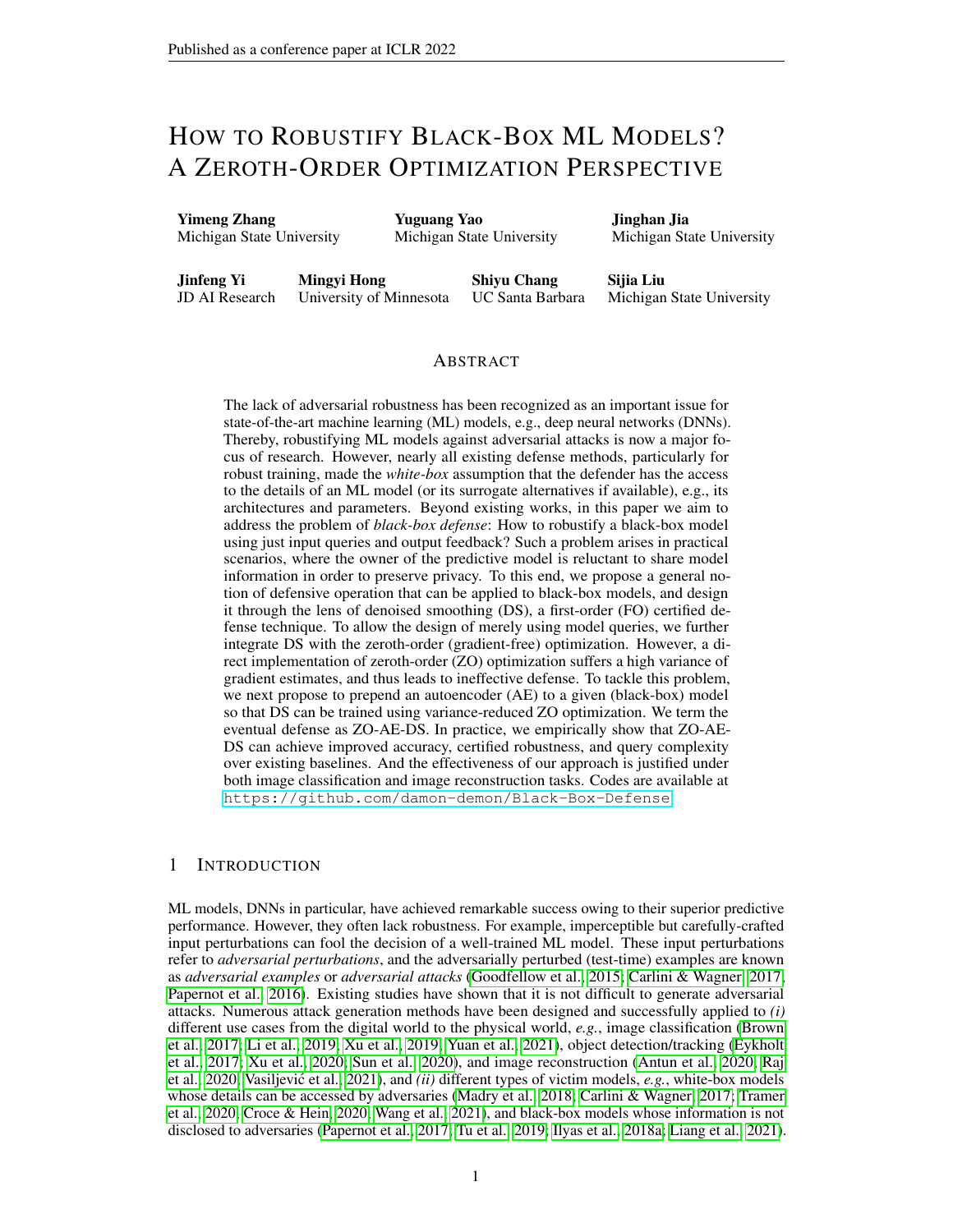Given the prevalence of adversarial attacks, methods to robustify ML models are now a major focus in research. For example, adversarial training (AT) (Madry et al., 2018), which has been poised one of the most effective defense methods (Athalye et al., 2018), employed min-max optimization to minimize the worst-case (maximum) training loss induced by adversarial attacks. Extended from AT, various empirical defense methods were proposed, ranging from supervised learning, semi-supervised learning, to unsupervised learning (Madry et al., 2018; Zhang et al., 2019b; Shafahi et al., 2019; Zhang et al., 2019a; Carmon et al., 2019; Chen et al., 2020; Zhang et al., 2021). In addition to empirical defense, certified defense is another research focus, which aims to train provably robust ML models and provide certificates of robustness (Wong & Kolter, 2017; Raghunathan et al., 2018; Katz et al., 2017; Salman et al., 2019; 2020; 2021). Although exciting progress has been made in adversarial defense, nearly all existing works ask a defender to perform over *white-box* ML models (assuming non-confidential model architectures and parameters). However, the white-box assumption may restrict the defense application in practice. For example, a model owner may refuse to share the model details, since disclosing model information could hamper the owner's privacy, *e.g.*, model inversion attacks lead to training data leakage (Fredrikson et al., 2015). Besides the privacy consideration, the white-box defense built upon the (end-to-end) robust training (*e.g.*, AT) is computationally intensive, and thus is difficult to scale when robustifying multiple models. For example, in the medical domain, there exist massive pre-trained ML models for different diseases using hundreds of neuroimaging datasets (Sisodiya et al., 2020). Thus, robustly retraining all models becomes impractical. Taking the model privacy and the defense efficiency into consideration, we ask:

*Is it possible to design an adversarial defense over black-box models using only model queries?*

Extending adversarial defense to the black-box regime (that we call 'blackbox defense') is highly non-trivial due to the challenge of black-box optimization (*i.e.*, learning over blackbox models). To tackle this problem, the prior work (Salman et al., 2020) leveraged *surrogate models* as



Figure 1: Illustration of defense against adversarial attacks for entirely black-box models.

approximations of the black-box models, over which defense can be conducted following the whitebox setup. Yet, this still requires to have access to the information on the victim model type and its function. In practice, those conditions could be difficult to achieve. For example, if the domain knowledge related to medicine or healthcare is lacking (Qayyum et al., 2020; Finlayson et al., 2019), then it will be difficult to determine a proper surrogate model of a medical ML system. Even if a black-box model estimate can be obtained using the model inversion technique (Kumar & Levine, 2019), a significantly large number of model queries are needed even just for tackling a MNIST-level prediction task (Oh et al., 2019). Different from (Salman et al., 2020), we study an *authentic blackbox scenario*, in which the interaction between defender and model is only based on input-output function queries (see Fig. 1). To our best knowledge, this is the first work to tackle the problem of query-based black-box defense.

#### Contributions. We summarize our contributions below.

 $\neg$  (Formulation-wise) We formulate the problem of black-box defense and investigate it through the lens of zeroth-order (ZO) optimization. Different from existing works, our paper aims to design the restriction-least black-box defense and our formulation is built upon a query-based black-box setting, which avoids the use of surrogate models.

- (Methodology-wise) We propose a novel black-box defense approach, ZO AutoEncoder-based Denoised Smoothing (ZO-AE-DS), which is able to tackle the challenge of ZO optimization in high dimensions and convert a pre-trained non-robust ML model into a certifiably robust model using only function queries.

® (Experiment-wise) We verify the efficacy of our method through an extensive experimental study. In the task of image classification, the proposed ZO-AE-DS significantly outperforms the ZO baseline built upon (Salman et al., 2020). For instance, we can improve the certified robust accuracy of ResNet-110 on CIFAR-10 from 19:16% (using baseline) to 54:87% (using ZO-AE-DS) under adversarial perturbations with  $\gamma$  norm less than 64=255. We also empirically show that our proposal stays effective even in the task of image reconstruction.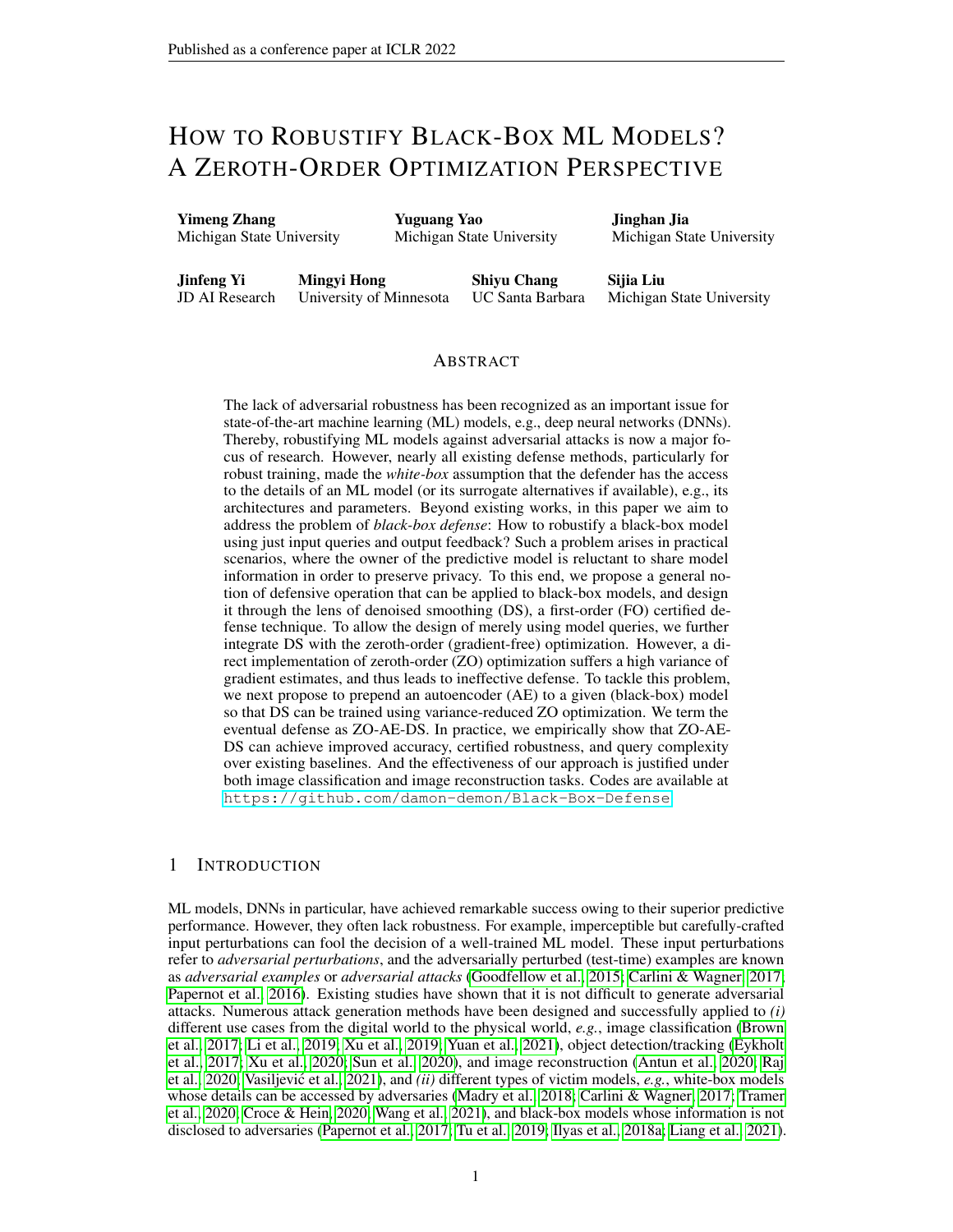# 2 RELATED WORK

Empirical defense. An immense number of defense methods have been proposed, aiming to improve model robustness against adversarial attacks. Examples include detecting adversarial attacks (Guo et al., 2017; Meng & Chen, 2017; Gong et al., 2017; Grosse et al., 2017; Metzen et al., 2017) and training robust ML models (Madry et al., 2018; Zhang et al., 2019b; Shafahi et al., 2019; Wong et al., 2020; Zhang et al., 2019a; Athalye et al., 2018; Cheng et al., 2017; Wong & Kolter, 2017; Salman et al., 2019; Raghunathan et al., 2018; Katz et al., 2017). In this paper, we focus on advancing the algorithm foundation of robust training over black-box models. Robust training can be broadly divided into two categories: empirical defense and certi ed defense. In the former category, the most representative method is AT (adversarial training) that formulates adversarial defense as a two-player game (between attacker and defender) (Madry et al., 2018). Spurred by AT, empirical defense has developed rapidly. For example, in (Zhang et al., 2019b), TRADES was proposed to seek the optimal trade-off between accuracy and robustness. In (Stanforth et al., 2019; Carmon et al., 2019), unlabeled data and self-training were shown effective to improve adversarial defense in both robustness and generalization. In (Shafahi et al., 2019; Wong et al., 2020; Zhang et al., 2019a; Andriushchenko & Flammarion, 2020), to improve the scalability of adversarial defense, computationally-light alternatives of AT were developed. Despite the effectiveness of empirical defense against adversarial attacks (Athalye et al., 2018), it lacks theoretical guarantee (known as `certi cate') for the achieved robustness. Thus, the problem of certi ed defense arises.

Certi ed defense. Certi ed defense seeks to provide a provably guarantee of ML models. One line of research focuses on post-hoc formal veri cation of a pre-trained ML model. The certi ed robustness is then given by a `safe' input perturbation region, within which any perturbed inputs will not fool the given model (Katz et al., 2017; Ehlers, 2017; Bunel et al., 2018; Dutta et al., 2017). Since the exact veri cation is computationally intensive, a series of work (Raghunathan et al., 2018; Dvijotham et al., 2018; Wong & Kolter, 2017; Weng et al., 2018a;b; Wong et al., 2018) proposed `incomplete' veri cation, which utilizes convex relaxation to over-approximate the output space of a predictive model when facing input perturbations. Such a relaxation leads to fast computation in the veri-cation process but only proves a lower bound of the exact robustness guarantee. Besides the post-hoc model veri cation with respect to each input example, another line of research focuses on in-processing certi cation-aware training and prediction. For example, randomized smoothing (RS) transforms an empirical classi er into a provably robust one by convolving the former with an isotropic Gaussian distribution. It was shown in (Cohen et al., 2019) that RS can provide formal guarantees for adversarial robustness. Different types of RS-oriented provable defenses have been developed, such as adversarial smoothing (Salman et al., 2019), denoised smoothing (Salman et al., 2020), smoothed ViT (Salman et al., 2021), and feature smoothing (Addepalli et al., 2021).

Zeroth-order (ZO) optimization for adversarial ML. ZO optimization methods are gradientfree counterparts of rst-order (FO) optimization methods (Liu et al., 2020b). They approximate the FO gradients through function value based gradient estimates. Thus, ZO optimization is quite useful to solve black-box problems when explicit expressions of their gradients are dif cult to compute or infeasible to obtain. In the area of adversarial ML, ZO optimization has become a principled approach to generate adversarial examples from black-box victim ML models (Chen et al., 2017; Ilyas et al., 2018a;b; Tu et al., 2019; Liu et al., 2019; 2020a; Huang & Zhang, 2020; Cai et al., 2020; 2021). Such ZO optimization-based attack generation methods can be as effective as state-of-the-art white-box attacks, despite only having access to the inputs and outputs of the targeted model. For example, the work (Tu et al., 2019) leveraged the white-box decoder to map the generated low-dimension perturbations back to the original input dimension. Inspired by (Tu et al., 2019), we leverage the autoencoder architecture to tackle the high-dimension challenge of ZO optimization in black-box defense. Despite the widespread application of ZO optimization to black-box attack generation, few work studies the problem of black-box defense.

# 3 PROBLEM FORMULATION: BLACK -BOX DEFENSE

In this section, we formulate the problem of black-box defense, robustifying black-box ML models without having any model information such as architectures and parameters.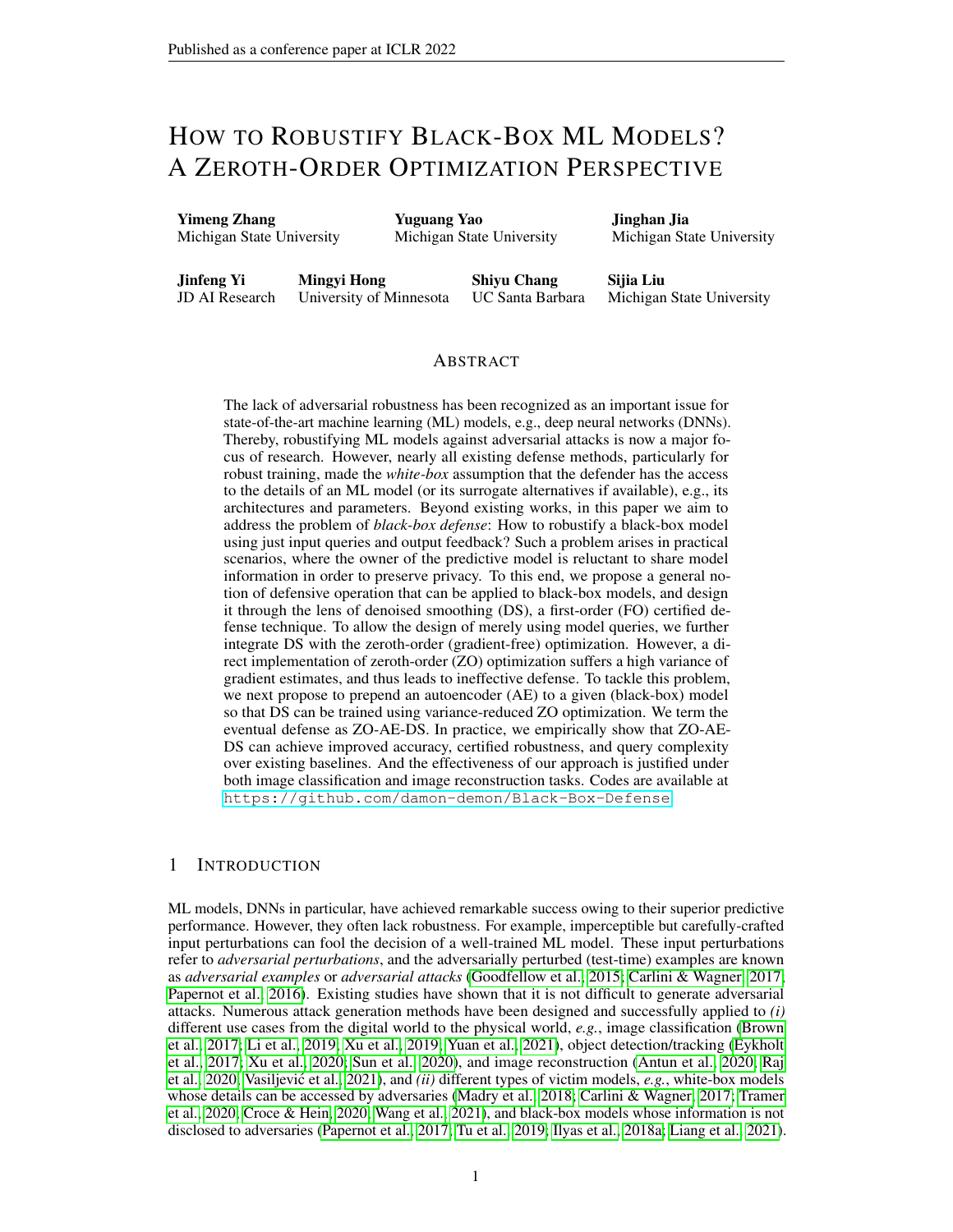Problem statement. Let f  $_{_{\rm bb}}$  (x) denote a pre-de ne<u>b</u>lack-box (bb) predictive modelwhich can map an input example to a prediction. In our workf,  $_{_{\rm bb}}$  can be either an image classi er or an image reconstructor. For simplicity of notation, we will drop the model parameters hen referring to a black-box model. Thtthreat modebf our interest is given by norm-ball constrained adversarial attacks (Goodfellow et al., 2015). To defend against these attacks, existing approaches commonly require the white-box assumption fof (Madry et al., 2018) or have access to white-box surrogate models off (Salman et al., 2020). Different from the prior works, we study the problem ax - box defensewhen the owner of is not able to share the model details. Accordingly, the only mode of interaction with the black-box system is via submitting inputs and receiving the corresponding predicted outputs. The formal statement of black-box defense is given below:

(Black-box defense)Given a black-box base model can we develop a defensive operation R using just input-outpuffunction queriesso as to produce the robusti ed mode (f) against adversarial attacks?

Defensive operation. We next provide a concrete formulation of the defensive operatiom the literature, two principled defensive operations were used: (end-to-end AT (Madry et al., 2018; Zhang et al., 2019b; Cohen et al., 2019), arid ( prepending a defensive component to a base model (Meng & Chen, 2017; Salman et al., 2020; Aldahdooh et al., 2021). The former fas achieved the state-of-the-art robustness performance (Athalye et al., 2018; Croce & Hein, 2020) but is not applicable to black-box defense. By contrast, the  $\text{IaReg}$  (is more compatible with black-box models. For example enonised smoothin  $(\textcircled{B})$ , a recently-develope  $\textcircled{B}_2$ -type approach (Salman et al., 2020), gives a certi ed defense by prepending a custom-trained denoiser to the targeted model. In this work, we choose DS as the backbone of our defensive operation (Fig. 2).

In DS, a denoiser is integrated with a base model f so that the augmented system becomes resilient to Gaussian noise and thus plays a role similar to the RS-based certi ed defense (Cohen et al., 2019). That is, DS yields

$$
R(f(x)) := f(D(x)); \t(1)
$$

Figure 2:DS-based black-box defense. whereD denotes the learnable denoiser (with parameters ) prepended to the (black-box) predictor OnceD is learned, then the DS-based smooth classi erarg max, P  $_{\rm 2N$  (0;  $^{-2}$ 1) [R(f (x +  $^{-}$  )) =  $\,$  c], can achieve certi ed robustness, where c is a class label, 2 N (0; <sup>2</sup>l) denotes the standard Gaussian noise with varian cend arg max $_{\rm c}$  P  $_{\rm 2N$  (0;  $_{\rm ^2I)}$  [f (x + ) = c] signi es a smooth version off.

Based on (1), the goal of black-box defense becomes to nd the optimal defibisser as to achieve satisfactory accuracy as well as adversarial robustness. In the FO learning paradigm, Salman et al. (2020) proposed a stability regularized denoising loss to Dain

minimize E <sub>2N</sub> (0; 21);x2U 
$$
\sum_{i=-\text{Denoise (1)}}^{10} \frac{x k_2^2 + E_{i}x}{(2 + 1)!} = \sum_{i=\text{Denoise (2)}}^{10} \frac{x k_3^2 + E_{i}x}{(2)!} = \sum_{i=\text{Stab (1)}}^{10} \frac{x}{(2)!}.
$$
 (2)

whereU denotes the training dataset, the rst objective tè $_{\text{B*noise}}($  ) corresponds to the mean squared error (MSE) of image denoising, the second objective  $\gamma$  ( $\gamma$ ) measures the prediction stability through the cross-entropy (CE) between the outputs of the denoised input and the original input, and  $>$  0 is a regularization parameter that strikes a balance between and  $\epsilon_{\text{stab}}$ .

We remark that problem (2) can be solved using the FO gradient descent method if the base model f is fully disclosed to the defender. However, the black-box nature whakes the gradients of the stability loss  $_{Stab}$  () infeasible to obtain. Thus, we will developo addient-freeDS-oriented defense.

# 4 METHOD: A SCALABLE ZEROTH-ORDER OPTIMIZATION SOLUTION

In this section, we begin by presenting a brief background on ZO optimization, and elaborate on the challenge of black-box defense in high dimensions. Next, we propose a novel ZO optimization-based DS method that can not only improve model query complexity but also lead to certi ed robustness.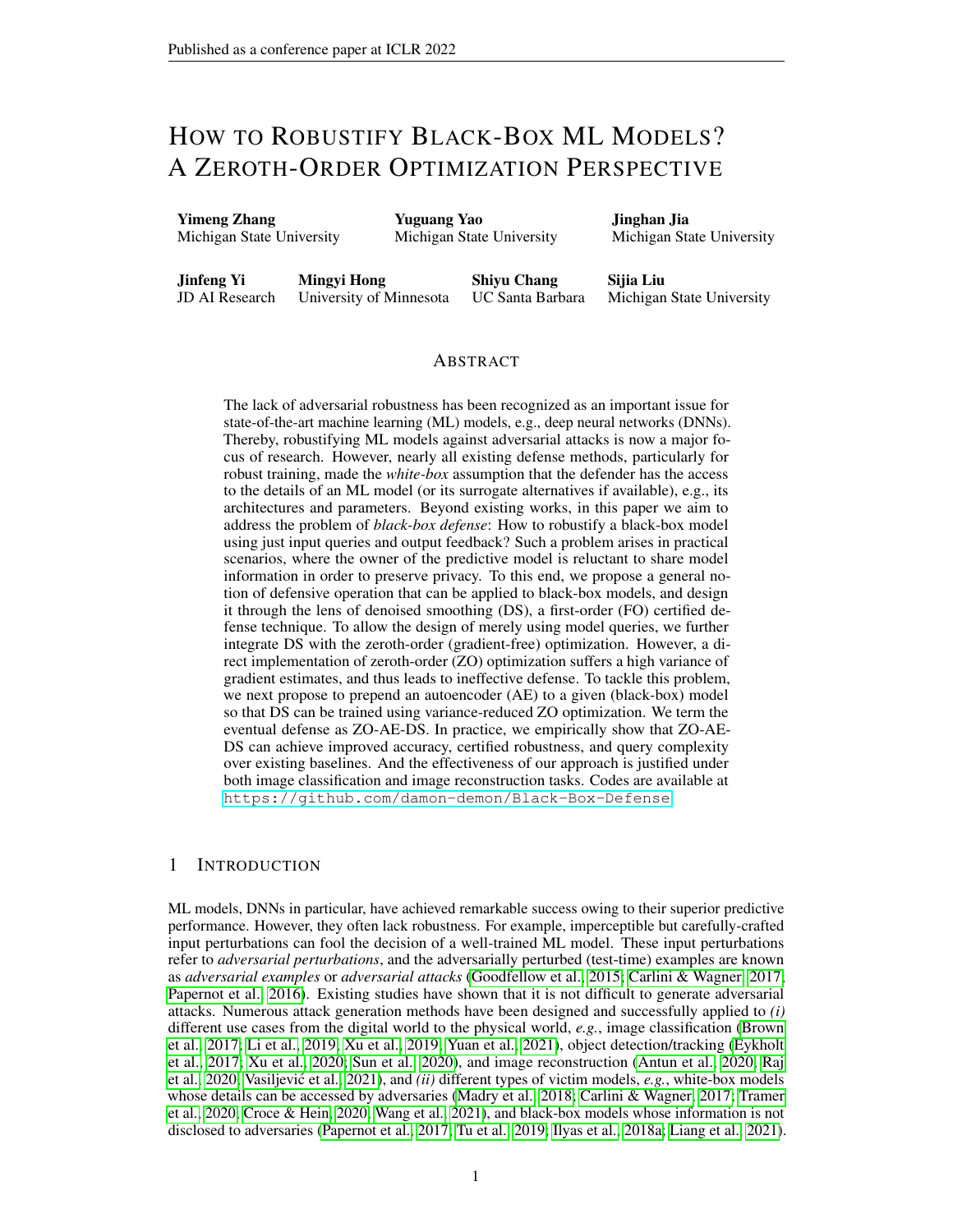ZO optimization. In ZO optimization, the FO gradient of a black-box functiq (with a d-dimension variablew) is approximated by the difference of two function values along a set of random direction vectors. This leads to the randomized gradient estimate (RGE) (Liu et al., 2020b):

$$
f^{\text{A}}(w) = \frac{1}{q} \sum_{i=1}^{q} d(\text{w} + u_i) \text{v}(w)) u_i ; \qquad (3)
$$

wheref u<sub>i  $g_{i=1}^q$  areq random vectors drawn independently and uniformly from the sphere of a unit</sub> ball, and  $>0$  is a given small step size, known as the smoothing parameter. The rationale behind (3) is that it provides anunbiasedestimate of the FO gradient of the Gaussian smoothing version of ` (Gao et al., 2018), with variance in the order $\mathbf{\mathbb{Q}}$ ( $\frac{1}{9}$ ) (Liu et al., 2020b). Thus, a large-scale problem (with larged) yields a large variance of RGE (3). To reduce the variance, a large number of querying directions  $(e, q)$  is then needed, with the worst-case query complexity in the order of  $O(d)$ . If  $q = d$ , then the least estimation variance can be achieved by the coordinatewise gradient estimate (CGE) (Lian et al., 2016; Liu et al., 2018):

$$
f^{\prime} w^{\prime}(w) = \sum_{i=1}^{X^{d}} \frac{(w + e_{i})^{\prime}(w)}{e_{i}} e_{i} ; \qquad (4)
$$

wheree<sub>i</sub> 2 R<sup>d</sup> denotes th<del>e</del>th elementary basis vector, wi**t**hat theith coordinate an**6**s elsewhere. For any off-the-shelf FO optimizere, g, stochastic gradient descent (SGD), if we replace the FO gradient estimate with the ZO gradient estimate, then we obtain the ZO counterpart of a FO solver, e.g., ZO-SGD (Ghadimi & Lan, 2013).

Warm-up: A direct application of ZO optimization. A straightforward method to achieve the DS-based black-box defense is to solve problem (2) using ZO optimization directly. However, it will give rise to the dif culty ofZO optimization in high dimensionSpeci cally, DS requires to calculate the gradient of the defensive operation (1). With the aid of ZO gradient estimation, we obtain

r R(f (x)) = 
$$
\frac{dD(x)}{d} \frac{df(z)}{dz} i_{z=D(x)}
$$
  $\frac{dD(x)}{d} f'_{z}f(z) i_{z=D(x)}$ ; (5)

where with an abuse of notation, bethenote the dimension of (yielding D (x) 2 R<sup>d</sup> andz 2 R<sup>d</sup>) andd denote the dimension of,  $\frac{dD(x)}{dx}$  $\frac{d}{d}$  2 R<sup>d d</sup> is the Jacobian matrix of the vector-valued function D (x), and  $\frac{A}{2}$  f (z) denotes the ZO gradient estimate of following (3) or (4). Since the dimension of an input is typically large for image classi cationg, d = 3072 for a CIFAR-10 image), it imposeswo challenges(a) The variance

Method Certi ed robustness (%) Standard accuracy (%)<br>71.80  $\frac{(2 \text{ radius: } = 0.5)}{30.22}$ the variance-least CGE (4) becomes impracticable dues  $\frac{20-DS}{(40)D}$ 5.06  $\# 25.16$  44.81  $\# 26.99$ of RGE (3) will be ultra-large if the query complexity stays low, i.e., a small query number is used; And (b)  $\bar{z}$ 

Table 1:Performance comparison between FO-DS (Salman et al., 2020) and its direct ZO implementation ZO-DS on (CIFAR-10, ResNet-110). to the need of ultra-high querying  $\cosh (q - d)$ . Indeed, Table 1 shows that the direct application of (5) into the existing FO-DS solver (Salman et al., 202 $\mathbb{Q}_r$ which we call ZO-DS, yields ove 25% degradation in

both standard accuracy and certi ed robustness evaluated at input perturbations wottm less than128=255, where pixels of an input image are normalized (dp1). We refer readers to Sec. 5 for more details.

Figure 3:Model architecture for ZO-AE-DS. ZO autoencoder-based DS (ZO-AE-DS): A scalable solution to black-box defense. The dif culty of ZO optimization in high dimensions prevents us from developing an effective DS-oriented provable defense for black-box ML models. To tackle such problem, we introduce an Autoencoder (AE) to connect the front-end denoiserD with the back-end black-box predictive modef so that ZO optimization can be conducted in a (low-dimension) feature embedding space. To be concrete, let  $\lambda_{\text{max}}$  denote AE consisting of the encoder (Enc) and the  $\epsilon_{\text{enc}}$  denote AE consisting of the encoder (Enc)<sub>nc</sub> and the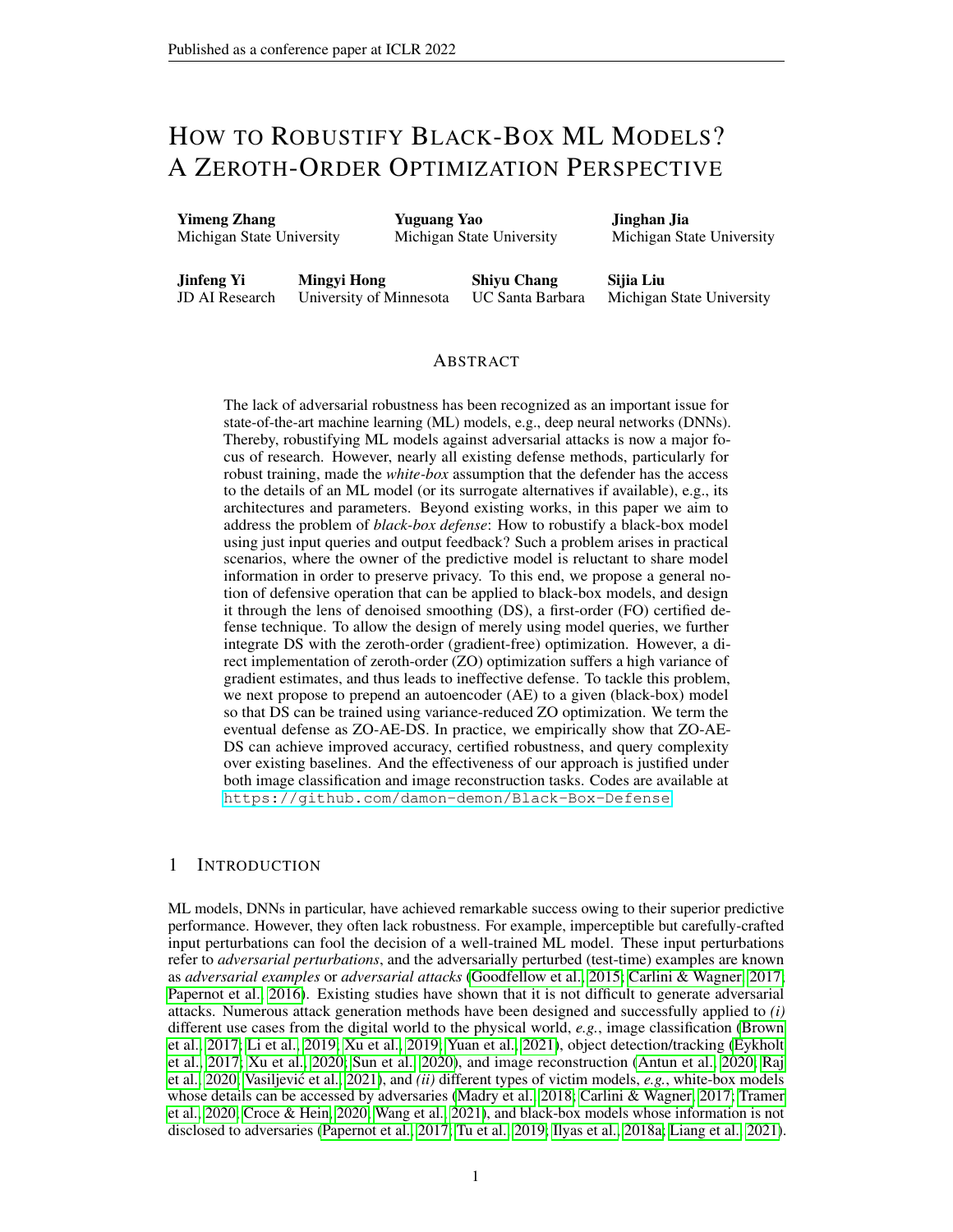decoder (Dec)  $\Box$  , where denotes the function composition operation. Plugging between the denoiseD and the black-box predictor, we then extend the defensive operation (1) to the following (see Fig. 3 for illustration):

$$
R_{\text{new}}(f(x)) := \int \frac{1}{\log(2x)} \left\{ \frac{1}{2} \sum_{\text{new black box}} (z) \right\}; \qquad z = \lim_{\text{new white box}} \frac{1}{2} \left\{ \frac{1}{2} \sum_{\text{new white box}} (x) \right\}; \tag{6}
$$

wherez 2 R<sup>dz</sup> denotes the low-dimension feature embedding with d. In (6), we integrate the decoder  $\int_{\mathsf{Dec}}$  with the black-box predictof to construct anewblack-box modef  $\mathsf{C}(z)$  := f ( $_{Dec}$  (z)), which enables us to derive a ZO gradient estimat **conducted dimension** 

r R<sub>new</sub>(f (x)) 
$$
\frac{d_{\text{Enc}}(D(x))}{d} f^2 f^0(z) j_{z} =_{\text{Enc}} (D(x))}
$$
 : (7)

Assisted by AE, RGE of<sup>^</sup> <sub>z</sub>f <sup>0</sup> has a reduced variance fro  $\mathbf{O}(\frac{d}{q})$  to  $O(\frac{d_z}{q})$ . Meanwhile, the least-variance CGE (4) also becomes feasible by setting the query numberdes

Note that the eventual ZO estimate (7) is a function of the d<sub>z</sub> Jacobian matrix  $\left[ \begin{array}{cc} E_{\text{nc}}(D & (x) \end{array} \right]$ . For ease of storing and computing the Jacobian matrix, we derive the following computationally-light alternative of (7) (see derivation in Appendix A):

r 
$$
^{\circ}
$$
stab( ) r [a<sup>></sup> <sub>Enc</sub> (D (x + ))]; a =  $f^2$ <sub>z</sub> $^{\circ}$  CE (f<sup>0</sup>(z); f (x)) j<sub>z= Enc</sub> (D (x + )); (8)

where recall that  ${}^0\!(z)$  = f (  ${}^-_{\text{Dec}}(z)$ ), and  ${}^{\wedge}$  denotes the ZO gradient estimate given by (3) or (4). The computation advantage of (8) is that the derivative operationan be applied to a scalar-valued inner product built upon a pre-calculated ZO gradient estimaate

Training ZO-AE-DS. Recall from Fig. 3 that the proposed defensive system involves three components: denoise $D$ , AE  $_{Dec}$  $_{Enc}$ , and pre-de ned black-box predictor Thus, the parameters to be optimized include ,  $\degree$   $_{\rm Dec}$  and  $\degree$   $_{\rm Enc}$  . To train ZO-AE-DS, we adopt a two-stage training protocol.¬ White-box pre-training on AEAt the rst stage, we pre-train the AE model by calling a standard FO optimize $e(g, Adam)$  to minimize the reconstruction loss k  $\int_{Dec} (x)) x k_2^2$ . The resulting AE will be used as the initialization of the second-stage training. We remark that the denoising modelD can also be pre-trained. However, such a pre-training could hamper optimization, i.e., making the second-stage training over asily trapped at a poor local optima. End-to-end training: At the second stage, we keep the pre-trained decoder intact and merge it into the black-box system as shown in Fig. 3. We then optimizend  $_{Enc}$  by minimizing the DS-based training loss (2), where the denoiser and the defensive operation are replaced by  $F_{\text{free}}$  D andR<sub>new</sub> (6), respectively. In (2), minimization over the stability loss<sub>the</sub> () calls the ZO estimate of r  $\gamma_{\text{Stab}}$  ( ), given by (7). In Appendix C.2, different training schemes are discussed.

# 5 EXPERIMENTS

In this section, we demonstrate the effectiveness of our proposal through extensive experiments. We will show that the proposed ZO-AE-DS outperforms a series of baselines when robustifying black-box neural networks for secure image classi cation and image reconstruction.

#### 5.1 EXPERIMENT SETUP

Datasets and model architectures. In the task of image classi cation, we focus on CIFAR-10 and STL-10 datasets. In Appendix C.3, we demonstrate the effectiveness of ZO-AE-DS on the high-dimension ImageNet images. In the task of image reconstruction, we consider the MNIST dataset. To build ZO-AE-DS and its variants and baselines, we specify the prepended denoiser D as DnCNN (Zhang et al., 2017). We then implement task-speci c AE for different datasets. Super cially, the dimension of encoded feature embedding, nandeliy, (6), is set as 192, 576 and 192 for CIFAR-10, STL-10 and MNIST, respectively. The architectures of AE are con-gured following (Mao et al., 2016), and ablation study on the choice of AE is shown in Appendix C.1. To specify the black-box image classi cation model, we choose ResNet-110 for CIFAR-10 following (Salman et al., 2020), and ResNet-18 for STL-10. It is worth noting that STL-10 contains 500 labeled 96 96training images, and the pre-trained ResNet-18 achieves 76.6% test accuracy that matches to state-of-the-art performance. For image reconstruction, we adopt a reconstruction network consisting of convolution, deconvolution and ReLU layers, following (Raj et al., 2020).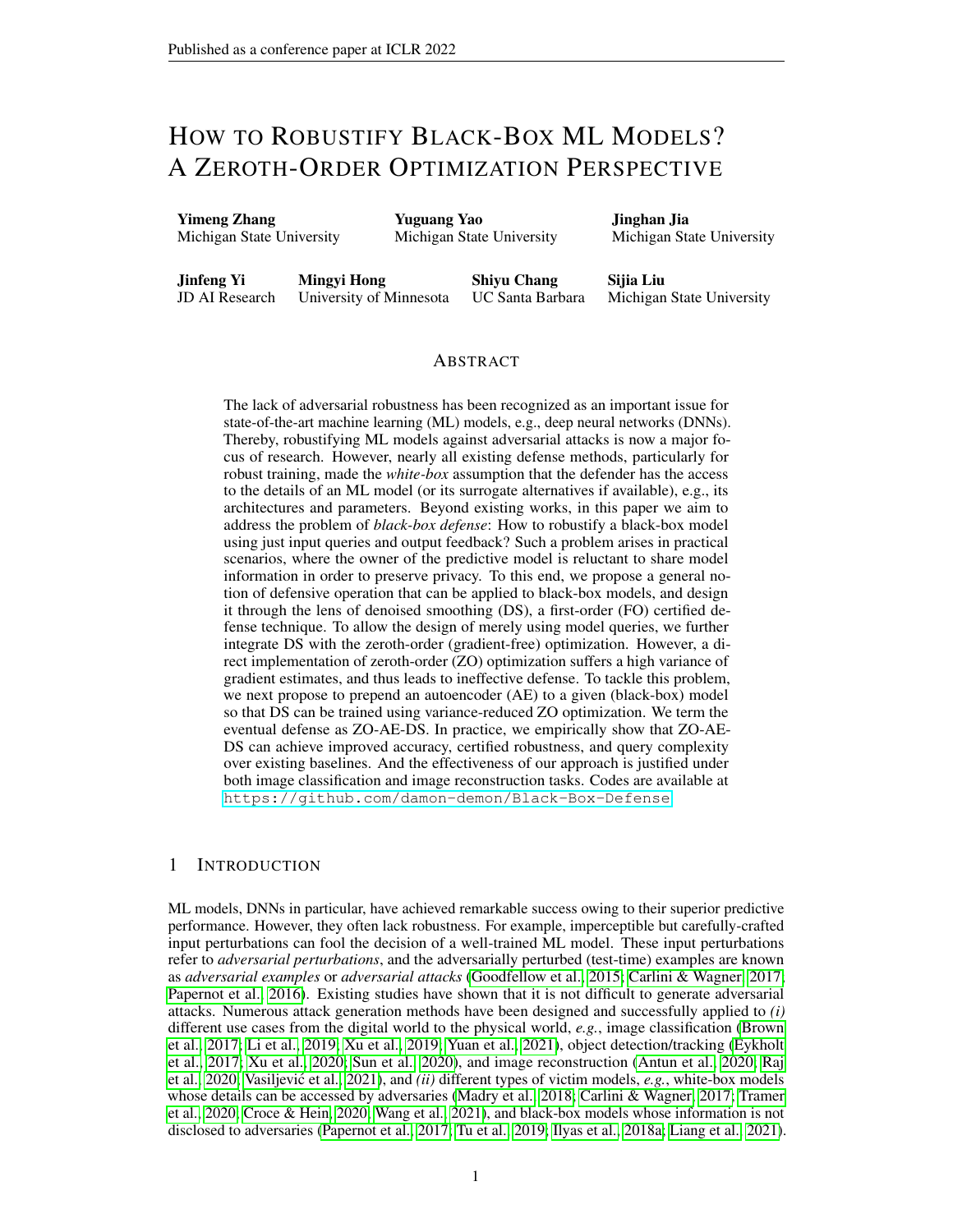Baselines. We will consider twovariantsof our proposed ZO-AE-DS) ZO-AE-DS using RGE  $(3)$ , ii) ZO-AE-DS using CGE4). In addition, we will compare ZO-AE-DS with FO-AE-DS i.e., the rst-order implementation of ZO-AE-DSi) FO-DS, which developed in (Salman et al., 2020),iii) RS-based certi ed training, proposed in (Cohen et al., 2019), in n dO-DS i.e., the ZO implementation of FO-DS using RGE. Note that CGE is not applicable to ZO-DS due to the obstacle of high dimensions. To our best knowledge, ZO-DS is the only query-based black-box defense baseline that can be directly compared with ZO-AE-DS.

Training setup. We build the training pipeline of the proposed ZO-AE-DS following `Training ZO-AE-DS' in Sec. 4. To optimize the denoising model, we will cover two training schemes: training from scratch, and pre-training & ne-tuning. In the scenario of training from scratch, we use Adam optimizer with learning rat@  $3$  to train the model for 200 epochs and then use SGD optimizer with learning rate0  $3$  drop by a factor of 0 at every 200 epoch, where the total number of epochs is 600. As will be evident later, training from scratch welleads to better performance of ZO-AE-DS. In the scenario of pre-training & ne-tuning, we use Adam optimizer to pre-train the denoiseiD with the MSE loss`<sub>Denoise</sub> in (2) for 90 epochs and ne-tune the denoiser with for 200 epochs with learning rate  $0^{-5}$  drop by a factor of 0 every 40 epochs. When implementing the baseline FO-DS, we use the best training setup provided by (Salman et al., 2020). When implementing ZO-DS, we reduce the initial learning rate to  $4$  for training from scratch and 0  $6$  for pre-training & ne-tuning to stabilize the convergence of ZO optimization. Furthermore, we set the smoothing parameter  $= 0.005$  for RGE and CGE. And to achieve a smooth predictor, we set the Gaussian smoothing noise as 2 N (0;  $2$ I) with  $2 = 0.25$ . With the help of matrix operations and the parallel computing power of the GPU, we optimize the training time to an acceptable range. The averaged one-epoch training time on a single Nvidia RTX A6000 GPU is abdut in and 29min for FO-DS and our proposed ZO method,  $ZO$ -AE-DS ( $CGE$ , 192), on the CIFAR-10 dataset.

Evaluation metrics. In the task of robust image classi cation, the performance will be evaluated at standard tesaccuracy (SA) anderti ed accuracy (CA). Here CA is a provable robust guarantee of the Gaussian smoothing version of a predictive model. Let us take ZO-AE-DS as an example, the resulting smooth image classi er is given  $b_{\text{Kmooth}}(x) := \arg \max_{c} P_{2N(0; 21)}[R_{new}(f(x + 2)) = c],$ whereR<sub>new</sub> is given by (6). Further, **a**erti ed radius of `2-norm perturbation ball with respect to an input example can be calculated following the RS approach provided in (Cohen et al., 2019). As a result, CA at a give $\grave{\text{p}}$ -radiusr is the percentage of the correctly classi ed data points whose certi ed radii are larger than. Note that ifr  $= 0$ , then CA reduces to SA.

|                       | FO    |       |          | $ZO-DS$           |                    |                    | ZO-AE-DS (Ours)   |                    |                    |                    |
|-----------------------|-------|-------|----------|-------------------|--------------------|--------------------|-------------------|--------------------|--------------------|--------------------|
| <sub>2</sub> -radiusr | RS    | FO-DS | FO-AE-DS | $q = 20$<br>(RGE) | $q = 100$<br>(RGE) | $a = 192$<br>(RGE) | $q = 20$<br>(RGE) | $a = 100$<br>(RGE) | $q = 192$<br>'RGE) | $q = 192$<br>(CGE) |
| 0.00(SA)              | 76:44 | 71.80 | 75:97    | 19.50             | 41.38              | 44.81              | 42.72             | 58.61              | 63.13              | 72:23              |
| 0.25                  | 60:64 | 51.74 | 59:12    | 3.89              | 18.05              | 19.16              | 29.57             | 40.96              | 45.69              | 54:87              |
| 0.50                  | 41:19 | 30.22 | 38:50    | 0.60              | 4.78               | 5.06               | 17.85             | 24.28              | 27.84              | 35:50              |
| 0.75                  | 21:11 | 11.87 | 18:18    | 0.03              | 0.32               | 0.30               | 8.52              | 9.45               | 10.89              | 16:37              |

Table 2: SA (standard accuracy, %) and CA (certi ed accuracy, %) versus different valùes adiusr. Note that SA corresponds to the case of  $0$ . In both FO and ZO blocks, the best accuracies for eadadius are highlighted inbold.

## 5.2 EXPERIMENT RESULTS ON IMAGE CLASSIFICATION

Performance on CIFAR-10. In Table 2, we present certi ed accuracies of ZO-AE-DS and its variants/baselines versus different radii in the setup of (CIFAR-10, ResNet-110). Towards a comprehensive comparison, different RGE-based variants of ZO-AE-DS and ZO-DS are demonstrated using the query number 2 f 20; 100; 192g. First, the comparison between ZO-AE-DS and ZO-DS shows that our proposal signi cantly outperforms ZO-DS ranging from the low query number o to the high query number = 192 when RGE is applied. Second, we observe that the use of CGE yields the best CA and SA (corresponding te 0). The application of CGE is bene ted from AE, which reduces the dimension from  $= 32$  32 3 to  $d_z = 192$ . In particular, CGE-based ZO-AE-DS improves the case studied in Table 1 from  $6\%$  to 35:5% at the  $\gamma$ -radiusr = 0:5. Third, although FO-AE-DS yields CA improvement over FO-DS in the white-box context, the improvement achieved by ZO-AE-DS (vs. ZO-DS) for black-box defense is much more signi cant. This implies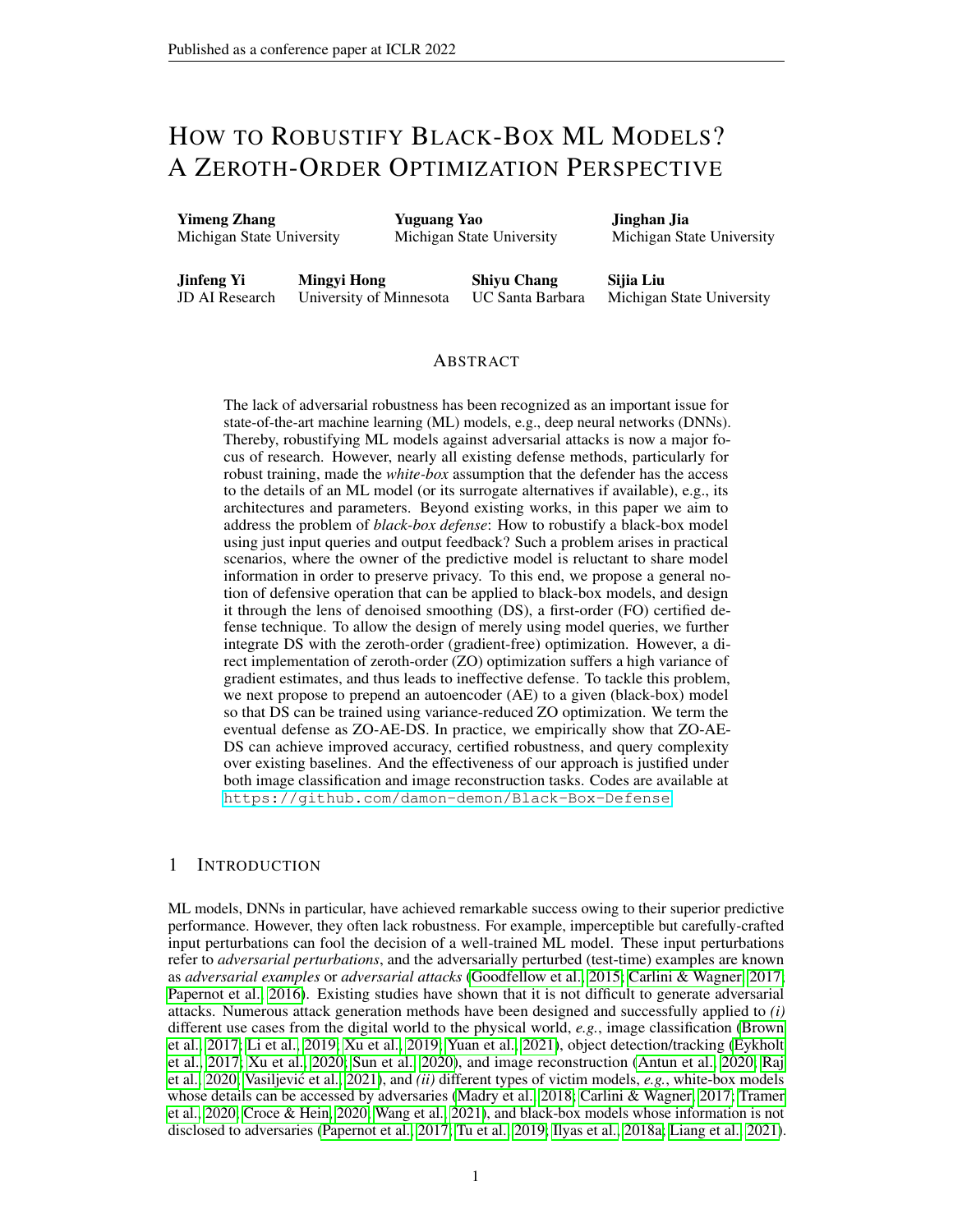that the performance of black-box defense relies on a proper solution (namely, ZO-AE-DS) to tackle the challenge of ZO optimization in high dimensions. Fourth, RS outperforms the ZO methods. This is not surprising since RS is a known white-box certi ably robust training approach. In Appendix B, we demonstrate the consistent effectiveness of ZO-AE-DS under different denoisier and classi ers.

Performance on STL-10. In Table 3, we evaluate the performance of ZO-AE-DS for STL-10 image classi cation. For comparison, we also represent the performance of FO-DS, FO-AE-DS, and ZO-DS. Similar to Table 2, the improvement brought by our proposal over ZO-DS is evident, with at least10% SA/CA improvement across different-radii.

When comparing ZO-AE-DS with FO-DS, we observe that ours introduces a7% degradation in SA (at  $r = 0$ ). This is different from CIFAR-10 classi cation. There might be two reasons for

|           |       |                  | $STL-10$               |          |
|-----------|-------|------------------|------------------------|----------|
| ∍-radiusr |       | FO-DS FO-AE-DS   | $ZO-DS$                | ZO-AE-DS |
|           |       | $(RGE, q = 576)$ | $(CGE, q = d_7 = 576)$ |          |
| 0.00(SA)  | 53.36 | 54.26            | 38.60                  | 45.67    |
| 0.25      | 35.83 | 43.99            | 21.50                  | 35.78    |
| 0.50      | 21.61 | 34.85            | 9.58                   | 26.70    |
| 0.75      | 9.86  | 25.56            | 3.29                   | 17.91    |

the degradation of SA in STL-10 Table 3: CA (certi ed accuracy, %) vs. different radii for image First, the size of a  $STL-10$  image classi cation on  $STL-10$ . is 9 larger than a CIFAR-10 im-

age. Thus, the over-reduced feature dimension could hamper SA. In this exampledwe \$76, which is only3  $\,$  larger thard $_{\rm z}$  = 192 used for CIFAR-10 classi cation. Second, the variance of ZO gradient estimates has a larger effect on the performance of STL-10 than that of CIFAR-10, since the former only contains500labeled images, leading to a challenging training task. Despite the degradation of SA, ZO-AE-DS outperforms FO-DS in CA, especially when facing a large dius. This is consistent with Table 2. The rationale is that AE can be regarded as an extra smoothing operation for the image classi er, and thus improves certi ed robustness over FO-DS, even if the latter is designed in a white-box setup. If we compare ZO-AE-DS with FO-AE-DS, then the FO approach leads to the best performance due to the high-accuracy of gradient estimates.

Advantage of AE on ZO optimization. Extended from Table 2, Fig. 4 presents the complete CA curve of non-AE-based and AE-based methods vs. the value of  $2$ -radius in the example of (CIFAR-10, ResNet-110). As we can see, ZO-AE-DS using RGE with the smallest query number  $= 20$  has outperformed ZO-DS using RGE with the largest query numberq = 192. This shows the vital role of AE on ZO optimization. Meanwhile, consistent with Table 2 and Table 3, the best model achieved by ZO-AE-DS using CGE could be even better than

the FO baseline FO-DS since AE could play a sim-<br>ils sack an the consetting assetting Furtherman Figure 4:Comparison between non-AE-based and ilar role on the smoothing operation. Furthermore, based methods in CA vs. different-radii. as the query number increases, the improvement assess meased in Section and by non-AE-based of ZO-AE-DS grows, towards the performance of hethods; Solid lines: Models obtained by AE-based methods. FO-AE-DS.

| Effect of training scheme on ZO-AE-DS. In               |      | $ZO-AE-DS (CGE.a = 192)$ |                                                |  |
|---------------------------------------------------------|------|--------------------------|------------------------------------------------|--|
| Table 4, we present the impact of training $2$ -radiusr |      |                          | Training from scratch Pre-training + ne-tuning |  |
| scheme (over the denoiser) on the CA perfor-            | 0.00 | 72.23                    | 59.74                                          |  |
|                                                         | 0.25 | 54.87                    | 42.61                                          |  |
| mance of ZO-AE-DS versus different-radii.               | 0.50 | 35.50                    | 26.26                                          |  |
| Two training schemes, training from scratch and         | 0.75 | 16.37                    | 11.13                                          |  |

Table 4:ZO-AE-DS using different denoiser training schemes under (CIFAR-10, ResNet-110). pre-training + ne-tuning, are considered. As we can see, training from scratch for leads to the better performance of ZO-AE-DS than pre-

training + ne-tuning. This is because the application of pre-training tocould make optimization easily get trapped at a local optima. We list other ablation studies in Appendix C.

#### 5.3 EXPERIMENT RESULTS ON IMAGE RECONSTRUCTION.

In what follows, we apply the proposed ZO-AE-DS to robustifying a black-box image reconstruction network. The goal of image reconstruction is to recover the original image from a noisy measurement.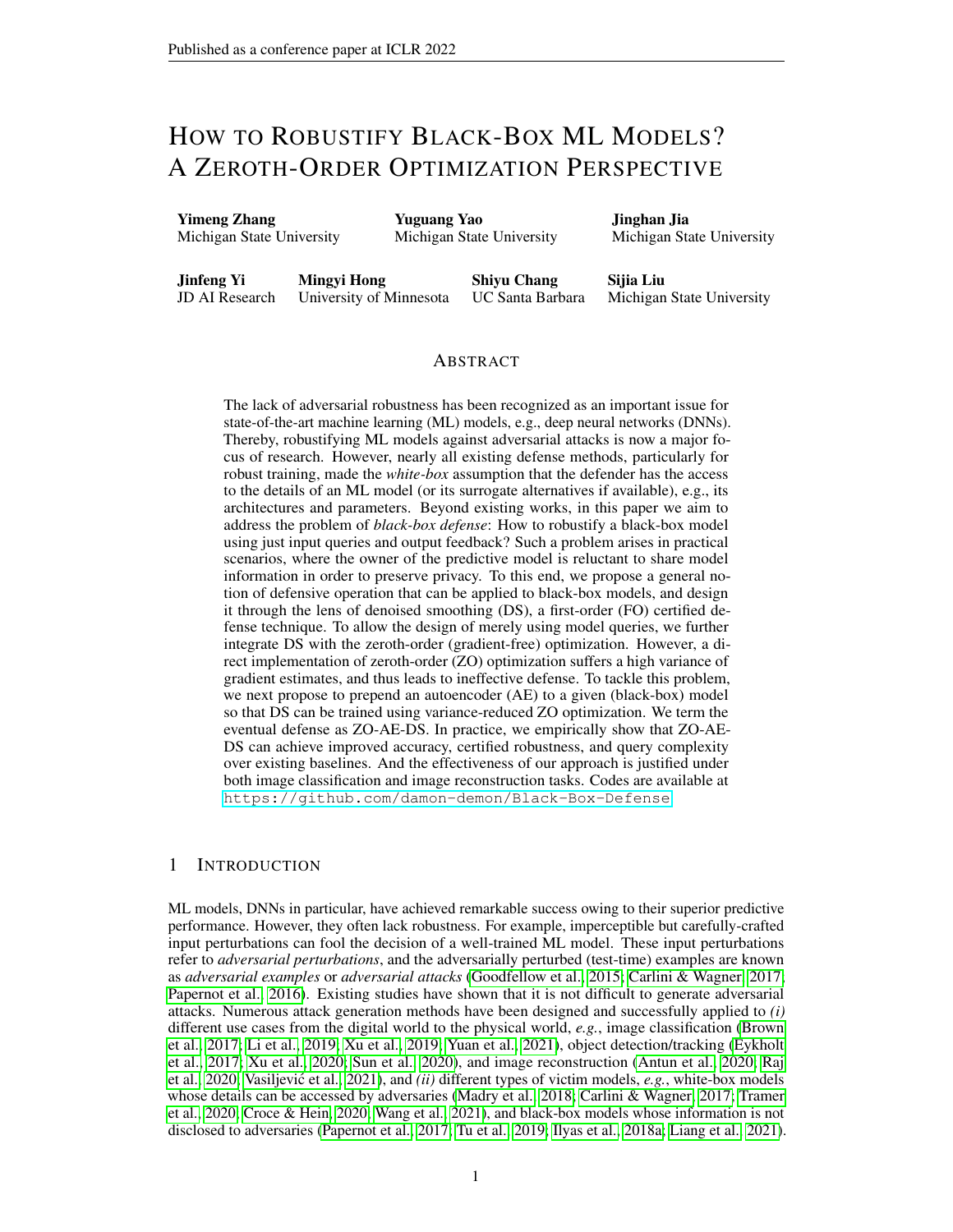Following (Antun et al., 2020; Raj et al., 2020), we generate the noisy measurement following a linear observation mode  $A = Ax$ , whereA is a sub-sampling matrix e(g, Gaussian sampling), andx is an original image. A pre-trained image reconstruction network (Raj et al., 2020) then takesA > y as the input to recover. To evaluate the reconstruction performance, we adopt two metrics (Antun et al., 2020), the root mean squared error (RMSE) and structural similarity (SSIM). SSIM is a supplementary metric to RMSE, since it gives an accuracy indicator when evaluating the similarity between the true image and its estimate at ne-level regions. The vulnerability of image reconstruction networks to adversarial attad kg, PGD attacks (Madry et al., 2018), has been shown in (Antun et al., 2020; Raj et al., 2020; Wolf, 2019).

When the image reconstructor is given as a black-box model, spurred by above, Table 5 presents the performance of image reconstruction using various training methods against adversarial attacks with different perturbation strengths. As we can see, compared to the normally trained image reconstructor (i.e., `Standard' in Table 5), all robusti cation methods lead to degraded standard image reconstruction performance in the non-adversarial context ( $k_2 = 0$ ). But the worst performance is provided by ZO-DS. When the perturbation strength increases, the model achieved by standard training becomes over-sensitive to adversarial perturbations, yielding the highest RMSE and the lowest SSIM. Furthermore, we observe that the proposed black-box defense ZO-AE-DS yields very competitive and even better performance with respect to FO defenses. In Fig. 5, we provide visualizations of the reconstructed images using different approaches at the presence of reconstruction-evasion PGD attacks. For example, the comparison between Fig. 5-(f) and (b)/(d) clearly shows the robustness gained by ZO-AE-DS.

| Image reconstruction on MNIST |                |             |                |       |                |       |                     |       |                       |       |
|-------------------------------|----------------|-------------|----------------|-------|----------------|-------|---------------------|-------|-----------------------|-------|
| Method                        | $k \, k_2 = 0$ |             | $k \, k_2 = 1$ |       | $k \; k_2 = 2$ |       | $k \; k_2 = 3$      |       | $k \; k_2 = 4$        |       |
|                               | RMSE           | <b>SSIM</b> | RMSE           |       |                |       | SSIM RMSE SSIM RMSE |       | <b>SSIM RMSE SSIM</b> |       |
| Standard                      | 0.112          | 0.888       | 0.346          | 0.417 | 0.493          | 0.157 | 0.561               | 0.057 | 0.596                 | 0.014 |
| FO-DS                         | 0.143          | 0.781       | 0.168          | 0.703 | 0.221          | 0.544 | 0.278               | 0.417 | 0.331                 | 0.337 |
| ZO-DS                         | 0.197          | 0.521       | 0.217          | 0.474 | 0.262          | 0.373 | 0.313               | 0.284 | 00.356                | 0.225 |
| FO-AE-DS                      | 0.139          | 0.792       | 0.162          | 0.717 | 0.215          | 0.554 | 0.274               | 0.421 | 0.329                 | 0.341 |
| ZO-AE-DS                      | 0.141          | 0.79        | 0.164          | 0.718 | 0.217          | 0.551 | 0.277               | 0.42  | 0.33                  | 0.339 |

Table 5: Performance of image reconstruction using different methods at various attack scenarios. Here `standard' refers to the original image reconstructor without making any robusti cation. Four robusti cation methods are presented including FO-DS, ZO-DS (RGE, 192), FO-AE-DS, and ZO-AE-DS (CGEq = 192). The performance metrics RMSE and SSIM are measured by adversarial example), generated by 0-step  $\mathbf{k}_2$  PGD attacks under different values of perturbation norm  $\mathbf{k}_2$ .

(a) Ground truth (b) Standard (c) FO-DS

(d) ZO-DS (e) FO-AE-DS (f) ZO-AE-DS

Figure 5: Visualization for Image Reconstruction under PGD attack (Step 40, = 1:0). Original: base reconstruction network. ZO-DS: RGE withq = 192. ZO-AE-DS: CGE withq = 192

## 6 CONCLUSION

In this paper, we study the problem of black-box defense, aiming to secure black-box models against adversarial attacks using only input-output model queries. The proposed black-box learning paradigm is new to adversarial defense, but is also challenging to tackle because of the black-box optimization nature. To solve this problem, we integrate denoised smoothing (DS) with ZO (zerothorder) optimization to build a feasible black-box defense framework. However, we nd that the direct application of ZO optimization makes the defense ineffective and dif cult to scale. We then propose ZO-AE-DS, which leverages autoencoder (AE) to bridge the gap between FO and ZO optimization. We show that ZO-AE-DS reduces the variance of ZO gradient estimates and improves the defense and optimization performance in a signi cant manner. Lastly, we evaluate the superiority of our proposal to a series of baselines in both image classi cation and image reconstruction tasks.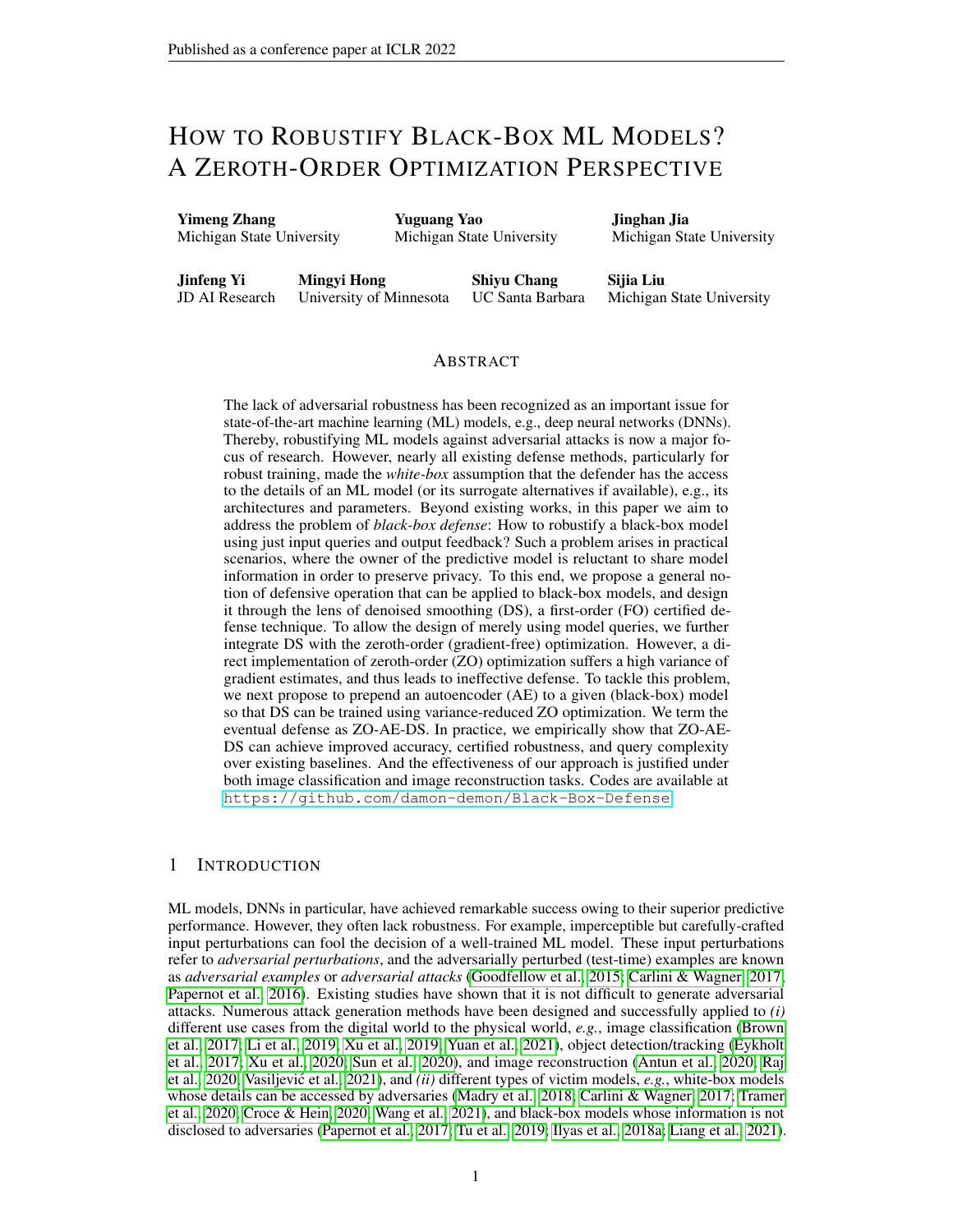## ACKNOWLEDGMENT

Yimeng Zhang, Yuguang Yao, Jinghan Jia, and Sijia Liu are supported by the DARPA RED program.

#### **REFERENCES**

- Sravanti Addepalli, Samyak Jain, Gaurang Sriramanan, and R Venkatesh Babu. Boosting adversarial robustness using feature level stochastic smoothing. Plroceedings of the IEEE/CVF Conference on Computer Vision and Pattern Recognitionpp. 93-102, 2021.
- Ahmed Aldahdooh, Wassim Hamidouche, Sid Ahmed Fezza, and Olivier Deforges. Adversarial example detection for dnn models: A reviewarXiv preprint arXiv:2105.0020,32021.
- Maksym Andriushchenko and Nicolas Flammarion. Understanding and improving fast adversarial training. arXiv preprint arXiv: 2007.0261, 72020.
- Vegard Antun, Francesco Renna, Clarice Poon, Ben Adcock, and Anders C Hansen. On instabilities of deep learning in image reconstruction and the potential costs oPanceedings of the National Academy of Sciences, 17(48): 30088-30095, 2020.
- Anish Athalye, Nicholas Carlini, and David Wagner. Obfuscated gradients give a false sense of security: Circumventing defenses to adversarial examplexiv preprint arXiv:1802.0042,0018.
- Tom B Brown, Dandelion Mané, Aurko Roy, Martín Abadi, and Justin Gilmer. Adversarial p**at**itiv preprint arXiv:1712.096652017.
- Rudy R Bunel, Ilker Turkaslan, Philip Torr, Pushmeet Kohli, and Pawan K Mudigonda. A uni ed view of piecewise linear neural network veri cation. Advances in Neural Information Processing Systemps 4790–4799, 2018.
- HanQin Cai, Daniel Mckenzie, Wotao Yin, and Zhenliang Zhang. Zeroth-order regularized optimization (zoro): Approximately sparse gradients and adaptive sampring. PT, 2020.
- HanQin Cai, Yuchen Lou, Daniel McKenzie, and Wotao Yin. A zeroth-order block coordinate descent algorithm for huge-scale black-box optimization. International Conference on Machine Learning p. 1193-1203. PMLR, 2021.
- Nicholas Carlini and David Wagner. Towards evaluating the robustness of neural netwo **REE** Symposium on S&P, 2017.
- Yair Carmon, Aditi Raghunathan, Ludwig Schmidt, Percy Liang, and John C Duchi. Unlabeled data improves adversarial robustnesarXiv preprint arXiv:1905.1373, 62019.
- Pin-Yu Chen, Huan Zhang, Yash Sharma, Jinfeng Yi, and Cho-Jui Hsieh. Zoo: Zeroth order optimization based black-box attacks to deep neural networks without training substitute modelsodeedings of the 10th ACM Workshop on Arti cial Intelligence and Securityp. 15–26. ACM, 2017.
- T. Chen, S. Liu, S. Chang, Y. Cheng, L. Amini, and Z. Wang. Adversarial robustness: From self-supervised pretraining to ne-tuning. InCVPR 2020.
- Chih-Hong Cheng, Georg Nührenberg, and Harald Ruess. Maximum resilience of arti-cial neural networks. In International Symposium on Automated Technology for Veri cation and Anabysis 251–268. Springer, 2017.
- Jeremy M Cohen, Elan Rosenfeld, and J Zico Kolter. Certi ed adversarial robustness via randomized smoothing. arXiv preprint arXiv:1902.0291,82019.
- Francesco Croce and Matthias Hein. Reliable evaluation of adversarial robustness with an ensemble of diverse parameter-free attacks. International Conference on Machine Learning p. 2206–2216. PMLR, 2020.
- Souradeep Dutta, Susmit Jha, Sriram Sanakaranarayanan, and Ashish Tiwari. Output range analysis for deep neural networksarXiv preprint arXiv:1709.0913,02017.
- Krishnamurthy Dvijotham, Robert Stanforth, Sven Gowal, Timothy Mann, and Pushmeet Kohli. A dual approach to scalable veri cation of deep networkbAI, 2018.
- Ruediger Ehlers. Formal veri cation of piece-wise linear feed-forward neural networkbate mational Symposium on Automated Technology for Veri cation and Analppis 269–286. Springer, 2017.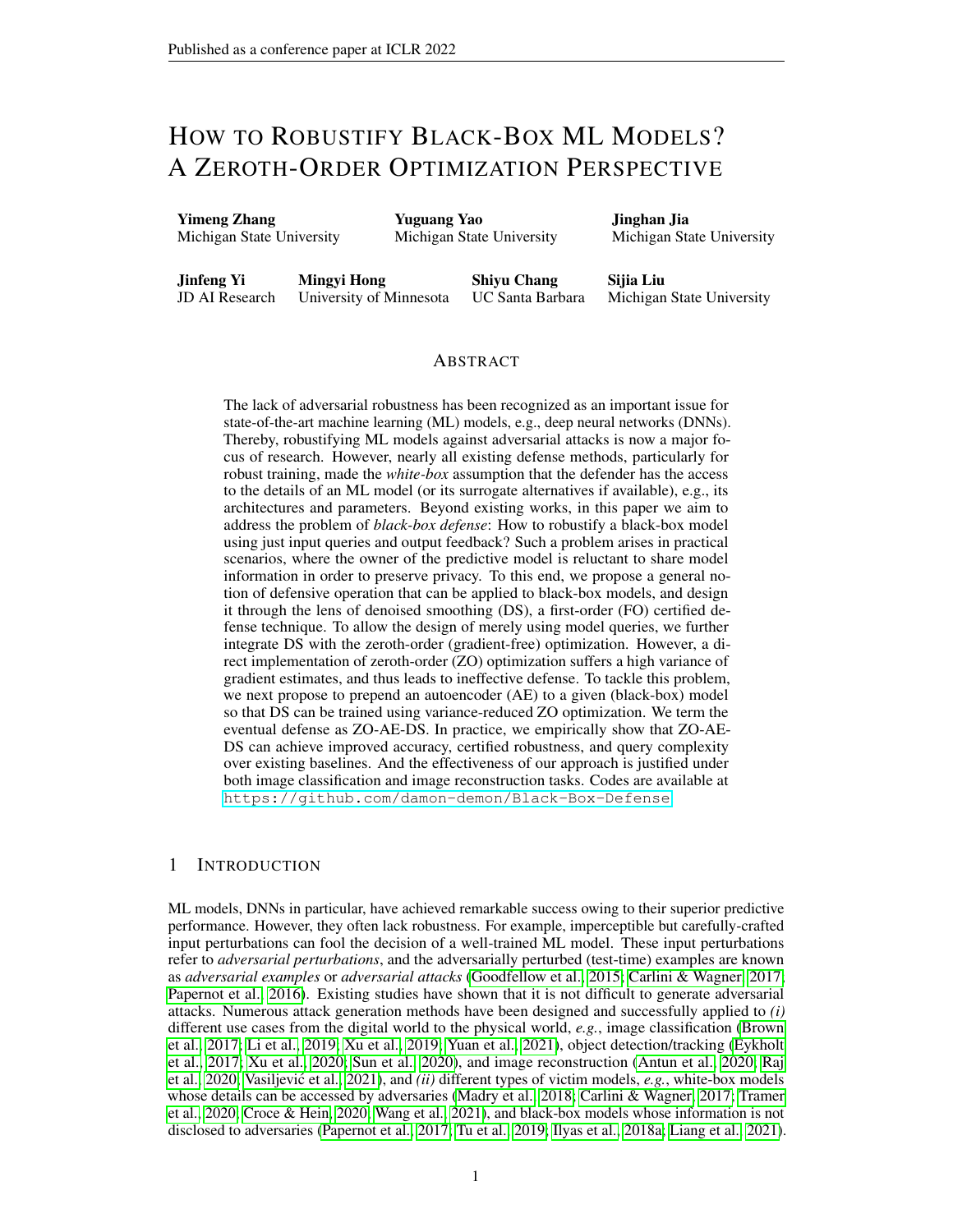- Kevin Eykholt, Ivan Evtimov, Earlence Fernandes, Bo Li, Amir Rahmati, Chaowei Xiao, Atul Prakash, Tadayoshi Kohno, and Dawn Song. Robust physical-world attacks on deep learning mard alerprint arXiv:1707.089452017.
- Samuel G Finlayson, John D Bowers, Joichi Ito, Jonathan L Zittrain, Andrew L Beam, and Isaac S Kohane. Adversarial attacks on medical machine learningience 363(6433): 1287-1289, 2019.
- Matt Fredrikson, Somesh Jha, and Thomas Ristenpart. Model inversion attacks that exploit con-dence information and basic countermeasures. Piroceedings of the 22nd ACM SIGSAC Conference on Computer and Communications Securitpp. 1322-1333, 2015.
- Xiang Gao, Bo Jiang, and Shuzhong Zhang. On the information-adaptive variants of the admm: an iteration complexity perspective Journal of Scienti c Computing76(1):327-363, 2018.
- S. Ghadimi and G. Lan. Stochastic rst-and zeroth-order methods for nonconvex stochastic prograat AMing. Journal on Optimization 23(4): 2341–2368, 2013.
- Zhitao Gong, Wenlu Wang, and Wei-Shinn Ku. Adversarial and clean data are not tan Nisk preprint arXiv:1704.049602017.
- Ian Goodfellow, Jonathon Shlens, and Christian Szegedy. Explaining and harnessing adversarial examples. ICLR, 2015.
- Kathrin Grosse, Praveen Manoharan, Nicolas Papernot, Michael Backes, and Patrick McDaniel. On the  $(s_{\text{statistical}})$  detection of adversarial examples. are print arXiv:1702.062800017.
- Chuan Guo, Mayank Rana, Moustapha Cissé, and Laurens van der Maaten. Countering adversarial images using input transformationsarXiv preprint arXiv:1711.0011,72017.
- Zhichao Huang and Tong Zhang. Black-box adversarial attack with transferable model-based embedding. In International Conference on Learning Representations20.
- Andrew Ilyas, Logan Engstrom, Anish Athalye, and Jessy Lin. Black-box adversarial attacks with limited queries and information. Imternational Conference on Machine Learning p. 2137–2146. PMLR, 2018a.
- Andrew Ilyas, Logan Engstrom, and Aleksander Madry. Prior convictions: Black-box adversarial attacks with bandits and priorsarXiv preprint arXiv:1807.0797,82018b.
- Guy Katz, Clark Barrett, David L Dill, Kyle Julian, and Mykel J Kochenderfer. Reluplex: An ef cient smt solver for verifying deep neural networks. International Conference on Computer Aided Veri cationp. 97–117. Springer, 2017.
- Aviral Kumar and Sergey Levine. Model inversion networks for model-based optimizationiv preprint arXiv:1912.134642019.
- Juncheng Li, Frank Schmidt, and Zico Kolter. Adversarial camera stickers: A physical camera-based attack on deep learning systems. International Conference on Machine Learning , 3896-3904, 2019.
- X. Lian, H. Zhang, C.-J. Hsieh, Y. Huang, and J. Liu. A comprehensive linear speedup analysis for asynchronous stochastic parallel optimization from zeroth-order to rst-orderAbivances in Neural Information Processing Systemspp. 3054–3062, 2016.
- Siyuan Liang, Baoyuan Wu, Yanbo Fan, Xingxing Wei, and Xiaochun Cao. Parallel rectangle ip attack: A query-based black-box attack against object detection?romotedings of the IEEE/CVF International Conference on Computer Visionp. 7697–7707, 2021.
- S. Liu, B. Kailkhura, P.-Y. Chen, P. Ting, S. Chang, and L. Amini. Zeroth-order stochastic variance reduction for nonconvex optimizationAdvances in Neural Information Processing Systemos.
- S. Liu, P.-Y. Chen, X. Chen, and M. Hong. signSGD via zeroth-order oracletidemational Conference on Learning Representation 2019.
- S. Liu, S. Lu, X. Chen, Y. Feng, K. Xu, A. Al-Dujaili, M. Hong, and U.-M. O'Reilly. Min-max optimization without gradients: Convergence and applications to adversarial MICML, 2020a.
- Sijia Liu, Pin-Yu Chen, Bhavya Kailkhura, Gaoyuan Zhang, Alfred O Hero III, and Pramod K Varshney. A primer on zeroth-order optimization in signal processing and machine learning: Principals, recent advances, and applicationslEEE Signal Processing Magazine7(5):43-54, 2020b.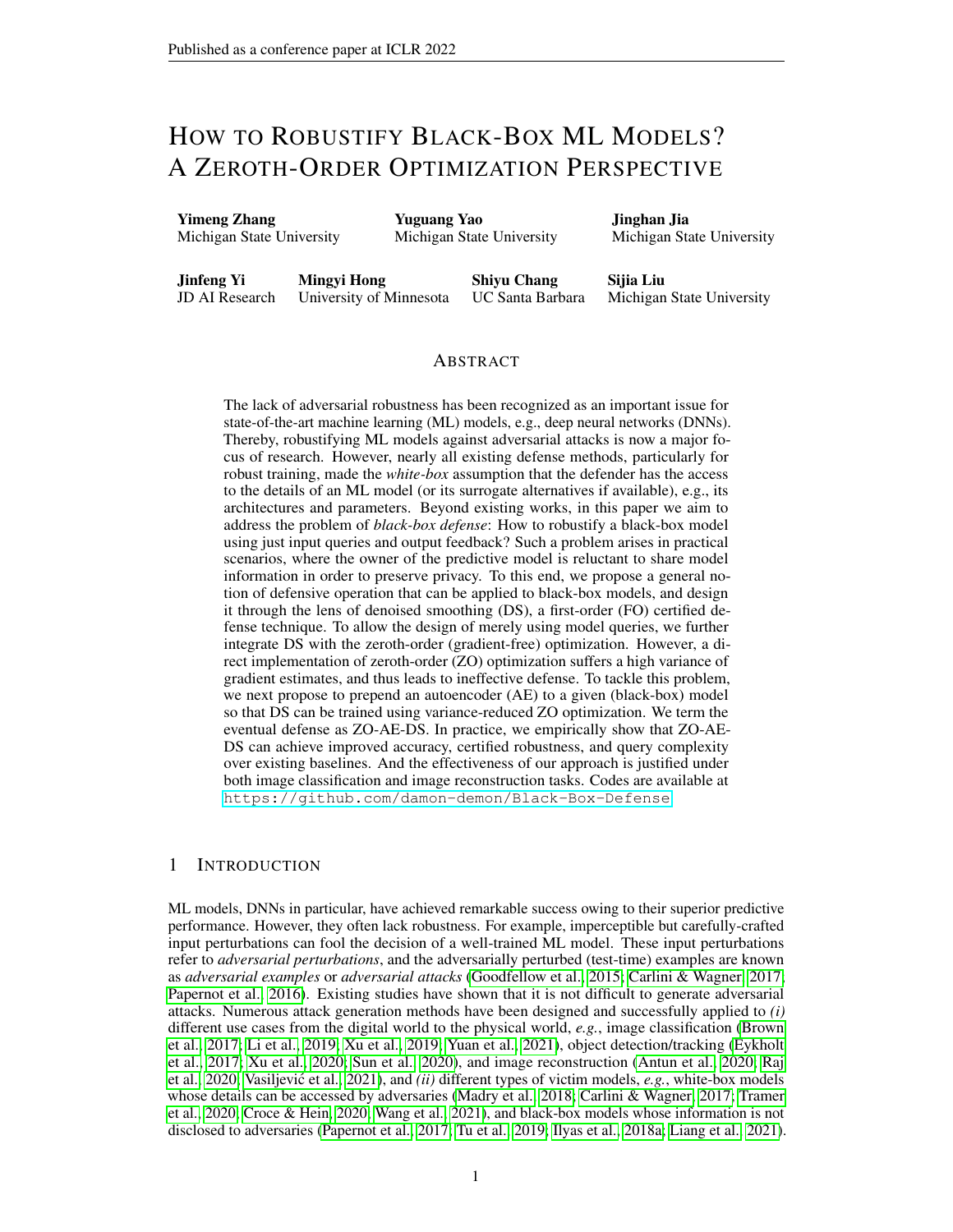- Aleksander Madry, Aleksandar Makelov, Ludwig Schmidt, Dimitris Tsipras, and Adrian Vladu. Towards deep learning models resistant to adversarial attack & R, 2018.
- Xiaojiao Mao, Chunhua Shen, and Yu-Bin Yang. Image restoration using very deep convolutional encoderdecoder networks with symmetric skip connections divances in neural information processing systems 2802–2810, 2016.
- Dongyu Meng and Hao Chen. Magnet: a two-pronged defense against adversarial examplesedulings of the 2017 ACM SIGSAC Conference on Computer and Communications Sempurity 6-147. ACM, 2017.
- Jan Hendrik Metzen, Tim Genewein, Volker Fischer, and Bastian Bischoff. On detecting adversarial perturbations. arXiv preprint arXiv:1702.0426,72017.
- Seong Joon Oh, Bernt Schiele, and Mario Fritz. Towards reverse-engineering black-box neural networks. In Explainable AI: Interpreting, Explaining and Visualizing Deep Learning, 121-144. Springer, 2019.
- Nicolas Papernot, Patrick McDaniel, Somesh Jha, Matt Fredrikson, Z Berkay Celik, and Ananthram Swami. The limitations of deep learning in adversarial settings. Struity and Privacy (EuroS&P), 2016 IEEE European Symposium onpp. 372-387. IEEE, 2016.
- Nicolas Papernot, Patrick McDaniel, Ian Goodfellow, Somesh Jha, Z Berkay Celik, and Ananthram Swami. Practical black-box attacks against machine learning?roteedings of the 2017 ACM on Asia Conference on Computer and Communications Security. 506–519. ACM, 2017.
- Adnan Qayyum, Junaid Qadir, Muhammad Bilal, and Ala Al-Fuqaha. Secure and robust machine learning for healthcare: A survey EEE Reviews in Biomedical Engineering 4:156-180, 2020.
- Aditi Raghunathan, Jacob Steinhardt, and Percy Liang. Certi ed defenses against adversarial examples. In International Conference on Learning Representations 8. URLhttps://openreview.net/ forum?id=Bys4ob-Rb .
- Ankit Raj, Yoram Bresler, and Bo Li. Improving robustness of deep-learning-based image reconstruction. In International Conference on Machine Learning . 7932–7942. PMLR, 2020.
- Hadi Salman, Greg Yang, Jerry Li, Pengchuan Zhang, Huan Zhang, Ilya Razenshteyn, and Sebastien Bubeck. Provably robust deep learning via adversarially trained smoothed classinetis preprint arXiv:1906.04584 2019.
- Hadi Salman, Mingjie Sun, Greg Yang, Ashish Kapoor, and J Zico Kolter. Denoised smoothing: A provable defense for pretrained classi ersleurIPS 2020.
- Hadi Salman, Saachi Jain, Eric Wong, and Aleksander Madry. Certi ed patch robustness via smoothed vision transformersarXiv preprint arXiv:2110.0771, 92021.
- Ali Shafahi, Mahyar Najibi, Mohammad Amin Ghiasi, Zheng Xu, John Dickerson, Christoph Studer, Larry S Davis, Gavin Taylor, and Tom Goldstein. Adversarial training for free Advances in Neural Information Processing Systemsp. 3353-3364, 2019.
- Sanjay M Sisodiya, Christopher D Whelan, Sean N Hatton, Khoa Huynh, Andre Altmann, Mina Ryten, Annamaria Vezzani, Maria Eugenia Caligiuri, Angelo Labate, and Antonio Gambardella. The enigmaepilepsy working group: Mapping disease from large data sure and mapping 2020.
- Robert Stanforth, Alhussein Fawzi, Pushmeet Kohli, et al. Are labels required for improving adversarial robustness?arXiv preprint arXiv:1905.137252019.
- Jiachen Sun, Yulong Cao, Qi Alfred Chen, and Z Morley Mao. Towards robust lidar-based perception in autonomous driving: General black-box adversarial sensor attack and countermeas 20 H USENIXg Security Symposiumpp. 877–894, 2020.
- Florian Tramer, Nicholas Carlini, Wieland Brendel, and Aleksander Madry. On adaptive attacks to adversarial example defenses arXiv preprint arXiv: 2002.0834, 72020.
- Dimitris Tsipras, Shibani Santurkar, Logan Engstrom, Alexander Turner, and Aleksander Madry. Robustness may be at odds with accuracy. International Conference on Learning Representations 9. URL https://openreview.net/forum?id=SyxAb30cY7 .
- Chun-Chen Tu, Paishun Ting, Pin-Yu Chen, Sijia Liu, Huan Zhang, Jinfeng Yi, Cho-Jui Hsieh, and Shin-Ming Cheng. Autozoom: Autoencoder-based zeroth order optimization method for attacking black-box neural networks. InProceedings of the AAAI Conference on Arti cial Intelligen welume 33, pp. 742–749, 2019.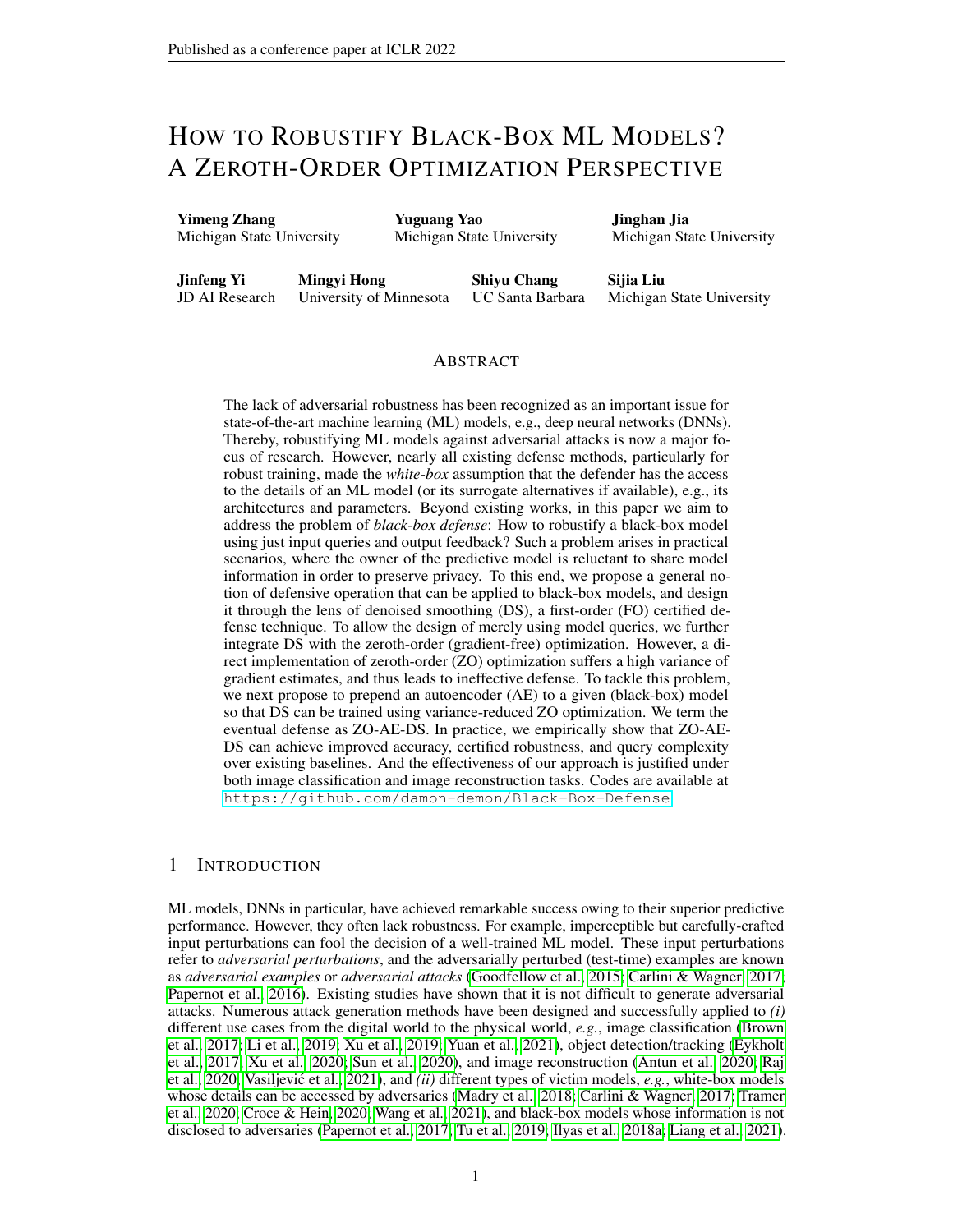- Jelica Vasiljevé, Friedrich Feuerhake, Cédric Wemmert, and Thomas Lampert. Self adversarial attack as an augmentation method for immunohistochemical staining 2021 IEEE 18th International Symposium on Biomedical Imaging (ISBJ)pp. 1939-1943. IEEE, 2021.
- Yixiang Wang, Jiqiang Liu, Xiaolin Chang, Jianhua Wang, and Ricardo J Rodríguez. Di-aa: An interpretable white-box attack for fooling deep neural networks Xiv preprint arXiv:2110.073052021.
- Tsui-Wei Weng, Huan Zhang, Hongge Chen, Zhao Song, Cho-Jui Hsieh, Duane Boning, Inderjit S Dhillon, and Luca Daniel. Towards fast computation of certi ed robustness for relu netwoOl ML, 2018a.
- Tsui-Wei Weng, Huan Zhang, Pin-Yu Chen, Jinfeng Yi, Dong Su, Yupeng Gao, Cho-Jui Hsieh, and Luca Daniel. Evaluating the robustness of neural networks: An extreme value theory apploaded, 2018b.
- Adva Wolf. Making medical image reconstruction adversarially robust, 2019.
- Eric Wong and J Zico Kolter. Provable defenses against adversarial examples via the convex outer adversarial polytope.arXiv preprint arXiv:1711.0085,12017.
- Eric Wong, Frank Schmidt, Jan Hendrik Metzen, and J Zico Kolter. Scaling provable adversarial defenses. In Advances in Neural Information Processing Systems 8400–8409, 2018.
- Eric Wong, Leslie Rice, and J. Zico Kolter. Fast is better than free: Revisiting adversarial training. In 2020.
- Kaidi Xu, Sijia Liu, Pu Zhao, Pin-Yu Chen, Huan Zhang, Quanfu Fan, Deniz Erdogmus, Yanzhi Wang, and Xue Lin. Structured adversarial attack: Towards general implementation and better interpretabil@tkRIr2019.
- Kaidi Xu, Gaoyuan Zhang, S. Liu, Quanfu Fan, Mengshu Sun, Hongge Chen, Pin-Yu Chen, Yanzhi Wang, and Xue Lin. Adversarial T-Shirt! evading person detectors in a physical worldEOCV, 2020.
- Zheng Yuan, Jie Zhang, Yunpei Jia, Chuanqi Tan, Tao Xue, and Shiguang Shan. Meta gradient adversarial attack. In Proceedings of the IEEE/CVF International Conference on Computer Vipion 7748–7757, 2021.
- Dinghuai Zhang, Tianyuan Zhang, Yiping Lu, Zhanxing Zhu, and Bin Dong. You only propagate once: Accelerating adversarial training via maximal principerXiv preprint arXiv:1905.0087,72019a.
- Hongyang Zhang, Yaodong Yu, Jiantao Jiao, Eric P Xing, Laurent El Ghaoui, and Michael I Jordan. Theoretically principled trade-off between robustness and acculary ML, 2019b.
- Kai Zhang, Wangmeng Zuo, Yunjin Chen, Deyu Meng, and Lei Zhang. Beyond a gaussian denoiser: Residual learning of deep cnn for image denoising. Etransactions on image processing  $(7)$ :3142–3155, 2017.
- Shudong Zhang, Haichang Gao, and Qingxun Rao. Defense against adversarial attacks by reconstructing images. IEEE Transactions on Image Processing: 6117-6129, 2021.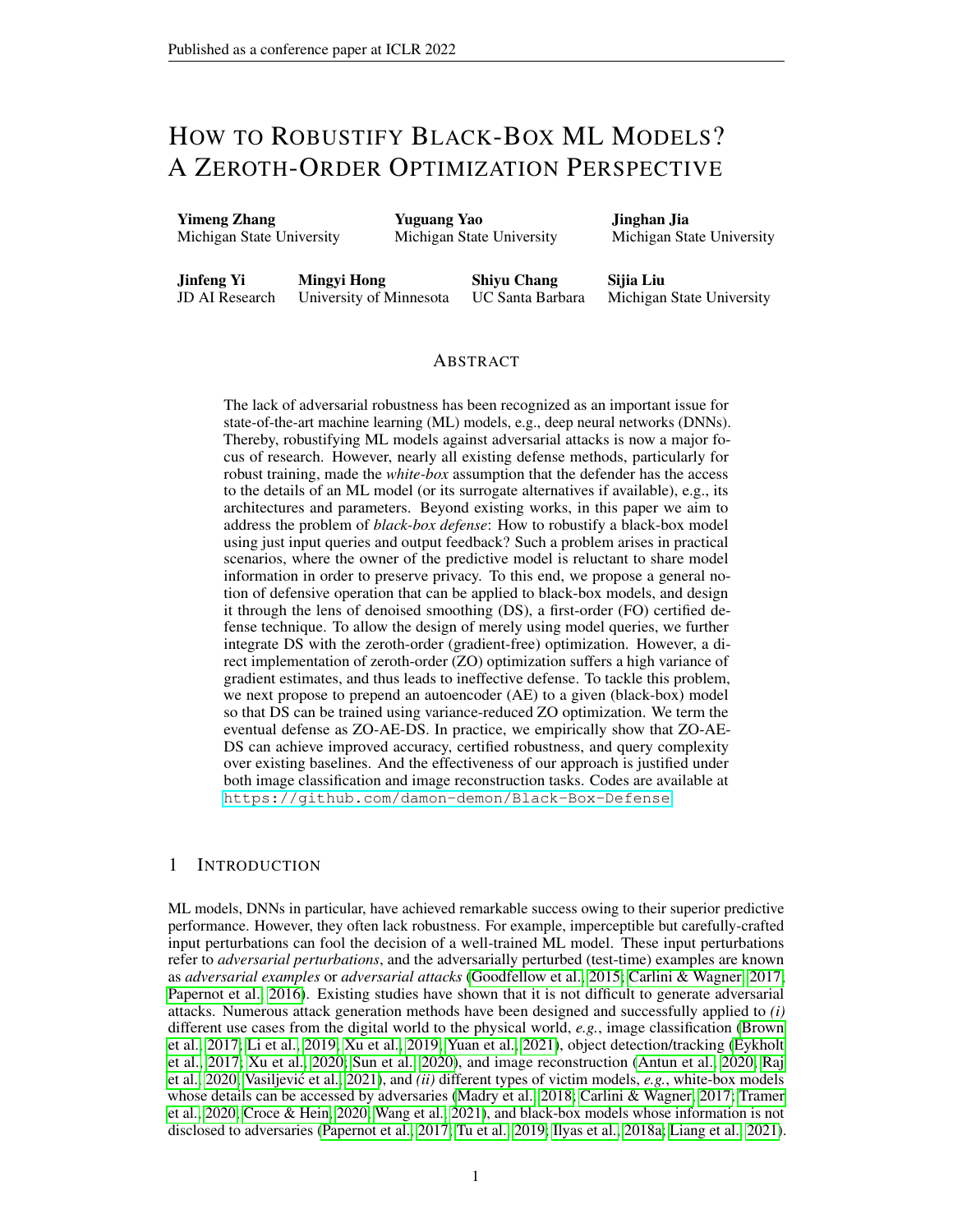# A DERIVATION OF (8)

First, based on (2) and (6), the stability loss corresponding to ZO-AE-DS is given by

$$
\text{Stab} \text{Stab} \text{Stab} \text{Stab} \text{Stab} \text{Stab} \text{Stab} \text{Stab} \text{Stab} \text{Stab} \text{Stab} \text{Stab} \text{Stab} \text{Stab} \text{Stab} \text{Stab} \text{Stab} \text{Stab} \text{Stab} \text{Stab} \text{Stab} \text{Stab} \text{Stab} \text{Stab} \text{Stab} \text{Stab} \text{Stab} \text{Stab} \text{Stab} \text{Stab} \text{Stab} \text{Stab} \text{Stab} \text{Stab} \text{Stab} \text{Stab} \text{Stab} \text{Stab} \text{Stab} \text{Stab} \text{Stab} \text{Stab} \text{Stab} \text{Stab} \text{Stab} \text{Stab} \text{Stab} \text{Stab} \text{Stab} \text{Stab} \text{Stab} \text{Stab} \text{Stab} \text{Stab} \text{Stab} \text{Stab} \text{Stab} \text{Stab} \text{Stab} \text{Stab} \text{Stab} \text{Stab} \text{Stab} \text{Stab} \text{Stab} \text{Stab} \text{Stab} \text{Stab} \text{Stab} \text{Stab} \text{Stab} \text{Stab} \text{Stab} \text{Stab} \text{Stab} \text{Stab} \text{Stab} \text{Stab} \text{Stab} \text{Stab} \text{Stab} \text{Stab} \text{Stab} \text{Stab} \text{Stab} \text{Stab} \text{Stab} \text{Stab} \text{Stab} \text{Stab} \text{Stab} \text{Stab} \text{Stab} \text{Stab} \text{Stab} \text{Stab} \text{Stab} \text{Stab} \text{Stab} \text{Stab} \text{Stab} \text{Stab} \text{Stab} \text{Stab} \text{Stab} \text{Stab} \text{Stab} \text{Stab} \text{Stab} \text{Stab} \text{Stab} \text{Stab} \text{Stab} \text{Stab} \text{Stab} \text{Stab} \text{Stab} \text{Stab} \text{Stab} \text{Stab} \text{Stab} \text{Stab} \text{Stab} \text{Stab} \text{Stab} \text{Stab} \text{S
$$

We then take the derivative  $\delta f_{\text{tab}}( )$  w.r.t. . This yields

r 
$$
^{\circ}
$$
Stab ( ) =  $\frac{dz}{d} \frac{dg(z)}{dz} j_{z} =_{Enc} (D (x + y))}$  ; (10)

where $\frac{dz}{d}$  2 R<sup>d d</sup> and $\frac{dg(z)}{dz}$  2 R<sup>d</sup>.

Sinceg(z) involves the black-box functiofi, we rst compute its ZO gradient estimate following (3) or (4) and obtain

$$
\frac{dg(z)}{dz}j_{z} = \sum_{Enc} (D (x + x)) \qquad f^{2}zg(z)j_{z} = \sum_{Enc} (D (x + x)) \qquad \text{(11)}
$$

Substituting the above into (10), we obtain

$$
2_{\frac{da^{2}Z}{d_{1}Z}}^{2}
$$
\n
$$
r \quad \text{Stab}\left( \ \right) = \frac{dz}{d}a = \oint_{\frac{da^{2}Z}{d_{2}Z}}^{\frac{da^{2}Z}{d_{1}Z}} \frac{Z}{Z} = \frac{da^{2}Z}{d} = r \quad [a^{2} \quad \text{Enc}\left(D \ (x + \ )\right)], \tag{12}
$$

where the last equality holds based on (9). This completes the derivation.

# B COMBINATION OF DIFFERENT DENOISERS AND CLASSIFIERS

Table A1 presents the certi ed accuracies of our proposal using different denoiser models (Wide-DnCnn vs. DnCnn) and image classi er (Vgg-16).

|           |       |          | DnCnn & VGG-16                     |       |          | Wide-DnCnn & VGG-16                |
|-----------|-------|----------|------------------------------------|-------|----------|------------------------------------|
| 2-radiusr | FO-DS | FO-AE-DS | ZO-AE-DS<br>$(CGE, q = d_z = 192)$ | FO-DS | FO-AE-DS | ZO-AE-DS<br>$(CGE, q = d_z = 192)$ |
| 0.00(SA)  | 71.37 | 73.75    | 71.92                              | 66.57 | 75.14    | 72.97                              |
| 0.25      | 51.37 | 54.74    | 54.33                              | 50.1  | 57.45    | 54.92                              |
| 0.50      | 30.21 | 34.6     | 34.39                              | 31.52 | 37.59    | 34.2                               |
| 0.75      | 11.72 | 15.45    | 15.36                              | 13.94 | 17.64    | 15.7                               |

Table A1:CA (certi ed accuracy, %) vs. different -radii for different combinations of denoisers and classi er.

## C ADDITIONAL EXPERIMENTS AND ABLATION STUDIES

In what follows, we will show the ablation study on the choice of AE architectures in Appendix C.1. Afterwards, we will show the performance of FO-AE-DS versus different training schemes in Appendix C.2. Finally, we will show the performance of our proposal on the high-dimension ImageNet images in Appendix C.3.

## C.1 THE PERFORMANCE OFFO-AE-DSWITH DIFFERENTAUTOENCODERS.

Table. A2 presents the certi ed accuracy performance of FO-AE-DS with different autoencoders (AE). As we can see, if AE-96 is used (namely, the encoded dimension is half of AE-192 used in the paper), then we observe a slight performance drop. This is a promising result as we can further reduce the query complexity by choosing a different autoencoder since the use of CGE has to be matched with the encoded dimension.